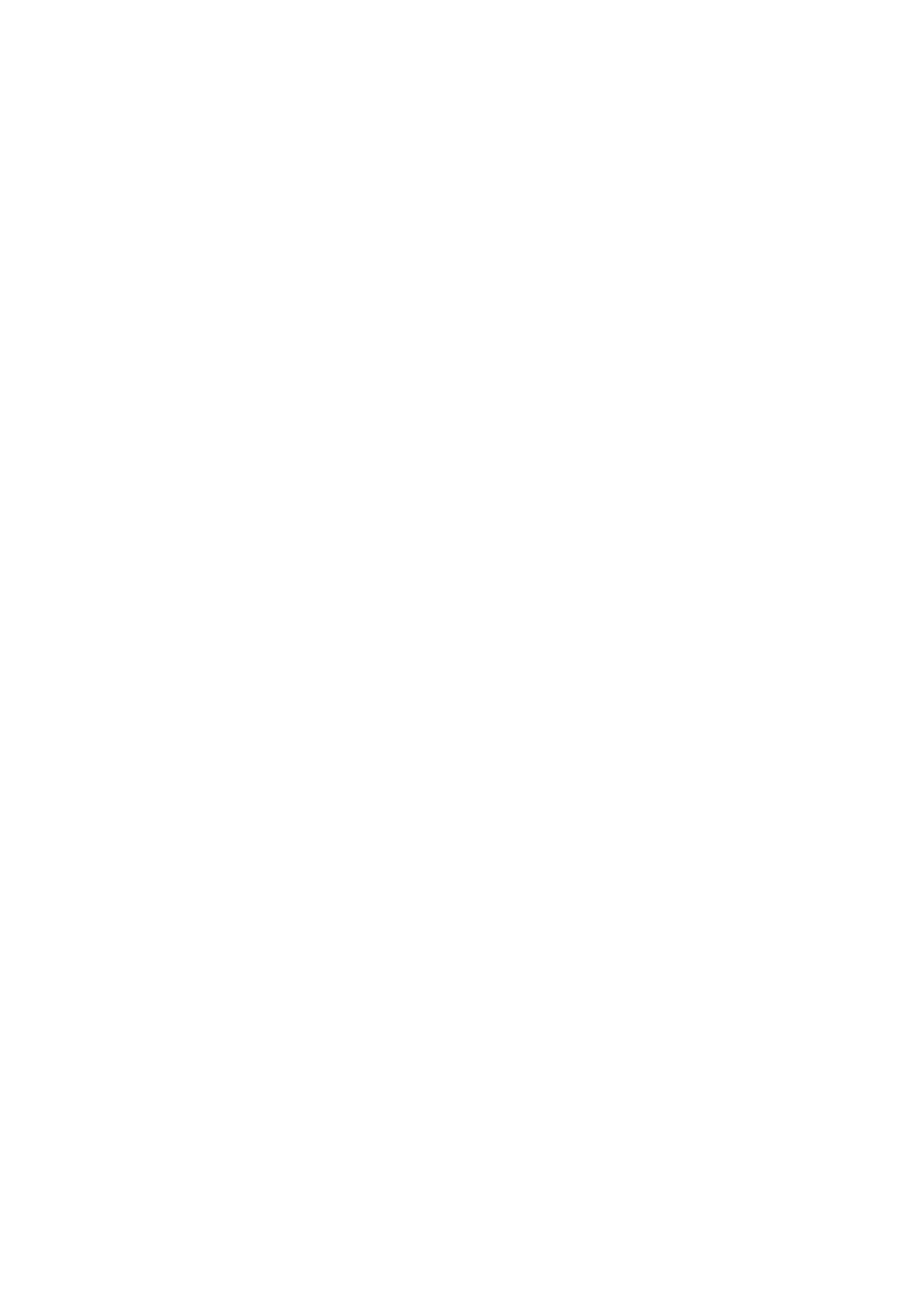## **Environmental regulation and international expansion of MNEs: The moderating role of pollution reduction resources and firm multinationality on location choice**

Working Paper: Comments Welcome *Please do not cite or circulate without permission* 

> Joel Malen\* Institute of Innovation Research Hitosubashi University 2-1 Naka, Kunitachi Tokyo 186-8603 JAPAN Tel +81 (42) 580-8425 Fax +81 (42) 580-8410 email: malen@iir.hit-u.ac.jp

> > &

Junichi Yamanoi School of Commerce Waseda University 1-6-1 Nishiwaseda Office 1213 Building 11 Tokyo 1698-050 JAPAN Tel  $+81$  (35) 286-2006 email: yamanoi@waseda.jp

\*Corresponding author. We would like to thank Akie Iriyama, Aseem Kaul, Paul Vaaler and seminar participants at Waseda University, the 2016 ARCS Research Conference and 2016 GRONEN Research Conference for valuable comments. All errors are ours.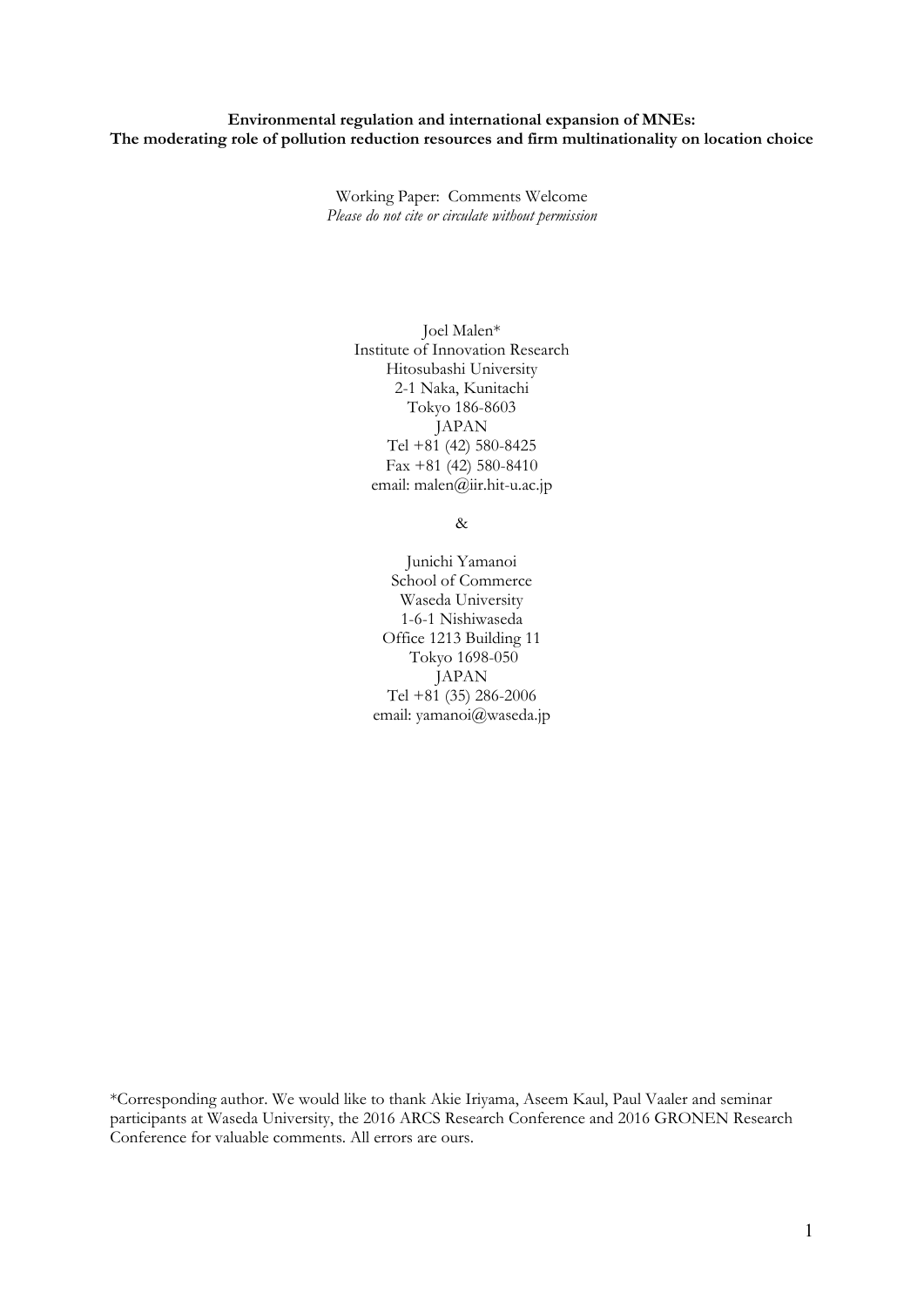# **Environmental regulation and international expansion of MNEs: The moderating role of pollution reduction resources and firm multinationality on location choice**

## **ABSTRACT**

We examine how stronger environmental regulations influence MNE international expansion decisions by attending to two sources of firm heterogeneity that moderate this effect: possession of pollution reduction capabilities and firm multinationality. Empirical tests on 523 cases of international manufacturing expansion into 49 potential host countries by 124 Japanese chemical industry firms between 2001 and 2010 reveal that the market entry deterring effect of stronger environmental regulations is weaker for firms possessing unique capabilities for pollution reduction and for more multinational firms. Moreover, because more multinational firms have greater incentives and skills for modifying capabilities to create value in host-country environments, the positive moderating effect of PR-capabilities are strengthened yet further for high multinationality firms.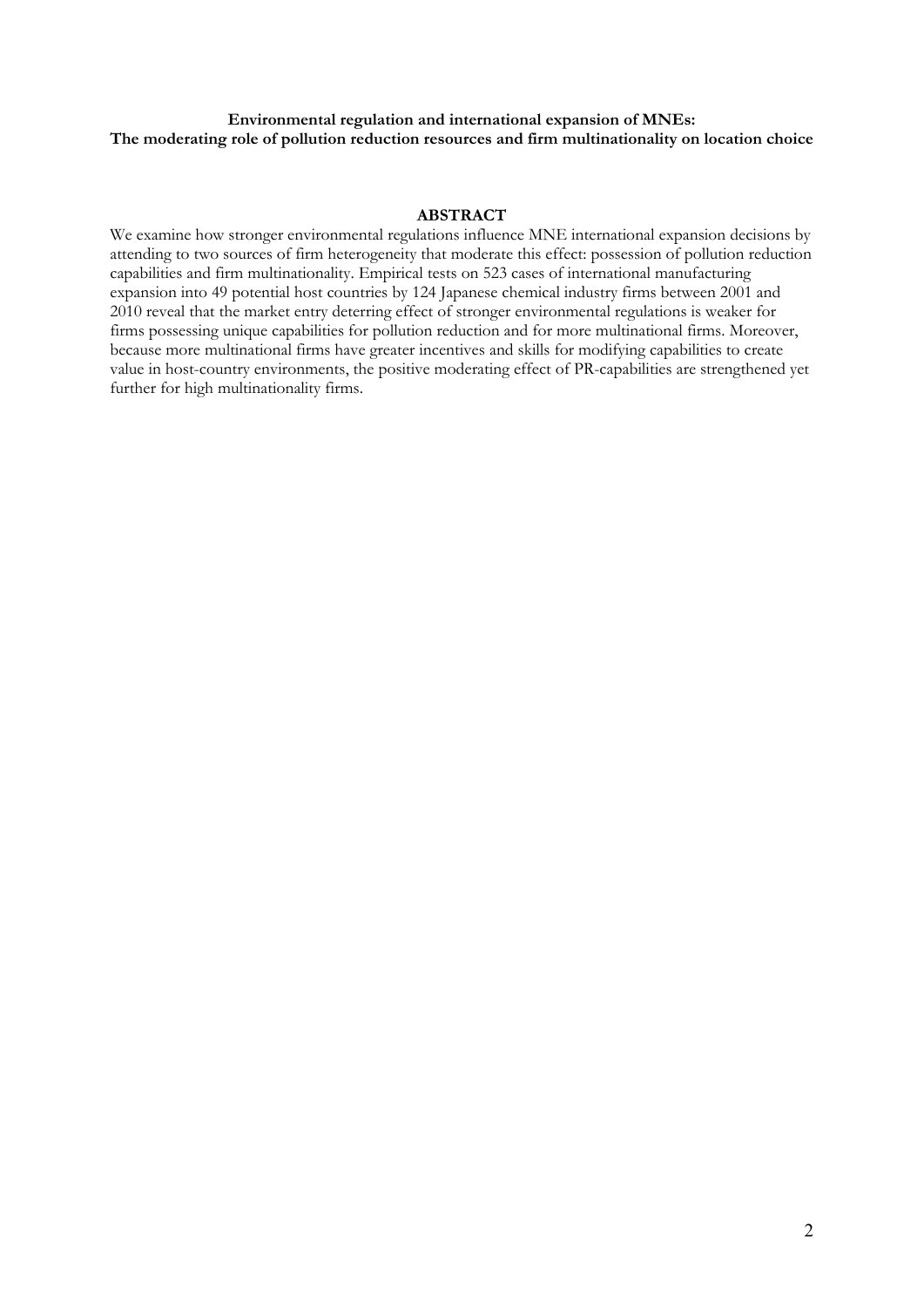#### **INTRODUCTION**

Concern among politicians and business leaders that stronger environment regulations damage competitiveness and discourage firms from maintaining or establishing domestic operations continues to ensure that government efforts to improve environmental quality through regulation remain contentious. Deeper understanding of how environmental regulations influence the global location patterns of multinational enterprises (MNEs) is therefore an issue of clear practical importance. Curiously, however, and despite long-standing attention from management scholars to issues of international location choice, the role of environmental regulations in influencing those decisions has been neglected in management research (Christmann & Taylor, 2012; Madsen, 2009).

 Addressing this gap is important in light of the fact that the bulk of academic studies on the impact of environmental regulations have been conducted at the national level, focusing on outcomes such as effects on overall productivity or economic growth (Jaffe, Peterson, Portney, & Stavins, 1995). However, a country-level focus is likely to overlook two critical factors for understanding firm responses to environmental regulation. The first is that heterogeneity among firms can engender substantially divergent responses to the same set of environmental regulations (Berrone, Fosfuri, Gelabert, & Gomez-Mejia, 2013; Delmas & Toffel, 2008). The second is that while environmental regulation is almost exclusively the purview of national (or sub-national) governments, the entities being regulated are multinational. MNEs inherently operate across a range of regulatory environments of varying stringency in terms of environmental performance requirements. Such institutional complexity substantially complicates the potential impact of regulations adopted by any one country (Kostova, Roth, & Dacin, 2008), creating opportunities for firms to benefit from both weak (Surroca, Tribo, & Waddock, 2010) and strong (Sharfman, Shaft, & Tihanyi, 2004) environmental performance.

 In this study, we combine an institutional perspective with Teece's (2014) dynamic capabilitiesbased theory of the multinational enterprise to build on recent studies that have begun to highlight the importance of considering firm heterogeneity when assessing the impact of environmental regulations on firm behavior (Albrizio, Botta, Koźluk, & Zipperer, 2014; Berrone et al., 2013; Madsen, 2009). Specifically, we take up the question of how more stringent national environmental regulations influence the international expansion decisions of MNEs. We argue that while stronger environmental regulations may increase the costs and challenges associated with entering a given host country, these disadvantages are mitigated by the possession of valuable firm capabilities that reduce harmful environmental pollution and by the experience and arbitrage advantages accumulated by firms with a more substantial global footprint. Importantly, firm multinationality also shapes how firms develop and deploy resources globally.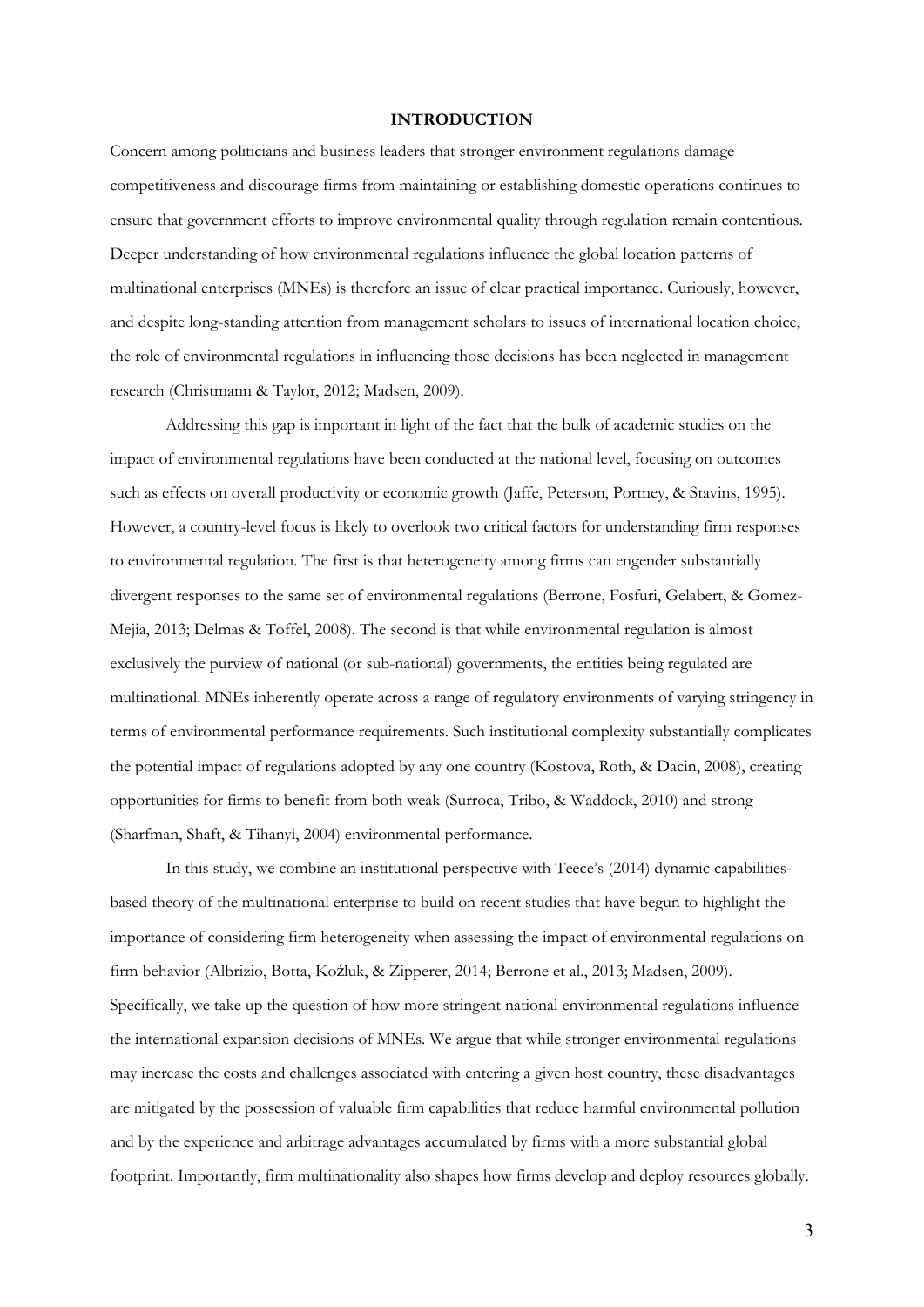More multinational firms will not only have more occasion to find pollution reduction capabilities valuable in multiple locations, the need to modify those capabilities across an increasing number of national regulatory environments engenders experience that will ease any potential transition into a new host with stronger environmental regulations, further weakening any negative influence of stronger regulations on potential host country attractiveness.

 Empirical tests using a sample of 523 instances of foreign expansion for new manufacturing facilities by 124 Japanese firms in the chemical industry between 2001 and 2010 provide support for our arguments. These results prove robust to reasonable variation in model specification, sampling and estimation strategies.

This study makes several contributions to management research. First, we answer the call from international management (IM) scholars to capitalize upon the relative advantages of the IM perspective for understanding how firm heterogeneity weighs on the relationship between environmental regulations and location choice (Christmann & Taylor, 2012). Attending to firm differences allows for more granular understanding of the phenomenon than has been provided by research focusing on national level outcomes. Moreover, such an approach allows for better understanding of when stronger regulations might have positive outcomes. Perspectives on the effects of stronger regulation can be broadly classified into two viewpoints. One, the "race to the bottom" perspective argues that challenges associated with complying with stronger environmental regulations will increase the costs of conducting business, leading firms to seek locations with less stringent and burdensome environmental requirements. Conversely, what has come to be known as the Porter hypothesis, argues that stronger environmental regulations will induce firms to innovate, in turn leading to the development of capabilities providing competitive advantage over rivals from weaker environmental domains. However, by failing to attend to the differential impact of environmental regulation across firms, neither perspective considers the potential for such regulations to be a net positive, at least for some firms, based on their extant (rather than potential future) environmental capabilities. The IM perspective adopted in the present study allows us to overcome these limitations and provide new insights on the phenomenon.

 This study also contributes to management research on firm location choice where studies considering how national regulation influences location choice have focused predominantly on the effects of characteristics of the regulatory environment that create contractual hazards (e.g. Coeurderoy & Murray, 2008; Delios & Henisz, 2003; Holburn & Zelner, 2010). While attention to contractual hazards follows logically from the importance of internalization theory to international management (IM) research

4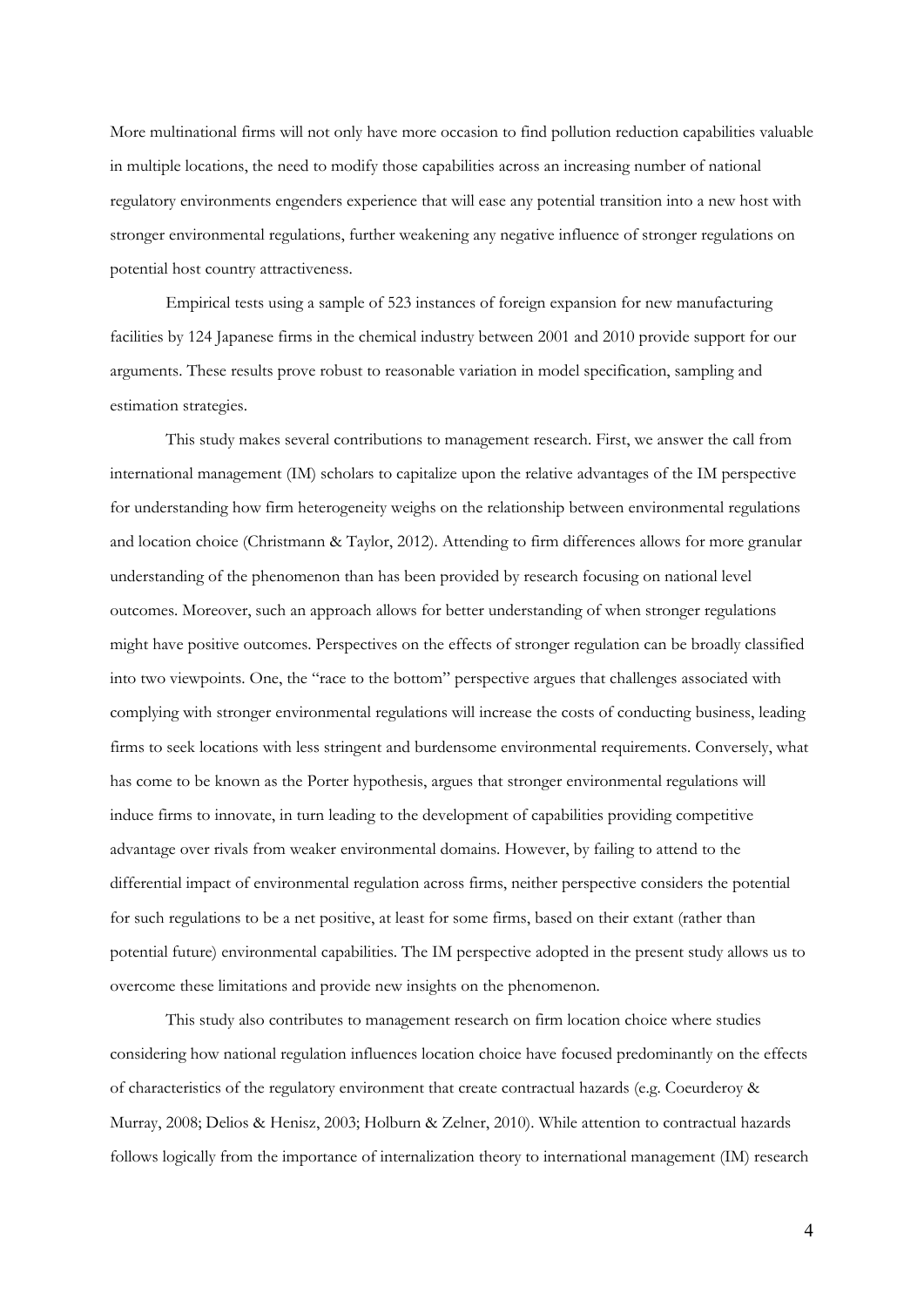(Buckley & Casson, 1976; Hennart, 1982), contractual hazards comprise only part of the story (Teece, 2014). As Teece (2014) articulates, the relevance of firm capabilities in a particular potential host constitute a relatively overlooked dimension of location choice. This oversight is particularly salient in light of the fact that the value of resources is, to a substantial degree, externally determined (Barney, 1991; Priem & Butler, 2001). To the extent that the policy choices influence the value of specific firm resources, such as the pollution reduction technologies examined in this study, greater attention to the combinatorial effects of regulatory content and firm resources on location choice is called for.

Empirically, our use of patents to measure firm-specific capabilities for pollution reduction constitutes an advance on prior research. Patents provide a clearer, more objective indication of firm capabilities than studies that rely on less precise and potentially biased survey measures (e.g. Christmann, 2004). They also better capture firm capabilities that are simultaneously rare, valuable and inimitable (Barney, 1991) than the use of ISO 14001 adoption (e.g. Delmas & Toffel, 2008; Madsen, 2009), which is often adopted ceremonially, having minimal impact on actual firm operations (Boiral, 2007). The use of patents also represents an advance over studies that infer firm-level characteristics deriving from features of the home-country institutional environment, such as home-country regulatory stringency (e.g. Madsen, 2009)—an important consideration in light of the failure of prior studies to find a relationship between home-country conditions and pollution by foreign subsidiaries (King & Shaver, 2001).

 Practically, our results allow us to weigh in on discussion between and among firm managers and policy makers regarding the effects that strengthening environmental regulatory regimes may have on firm and national competitiveness.

#### **THEORY AND HYPOTHESES**

#### **International expansion and firm capabilities**

Firm capabilities influence how firms expand and diversify (e.g. Chatterjee & Wernerfelt, 1991; Helfat & Lieberman, 2002). Firms are more likely to enter new lines of business in which extant capabilities can be profitably deployed (Silverman, 1999). A similar logic applies to decisions regarding geographic expansion. Because firm success in foreign markets derives largely from the ability to deploy valuable resources in ways that competitors cannot imitate, firm capabilities constitute an important constraint on (and enabler of) market entry (Teece, 2014). At a minimum, the value of firm capabilities in a foreign market needs to compensate for inherent liabilities of operating in different and unfamiliar environments (Hymer, 1976;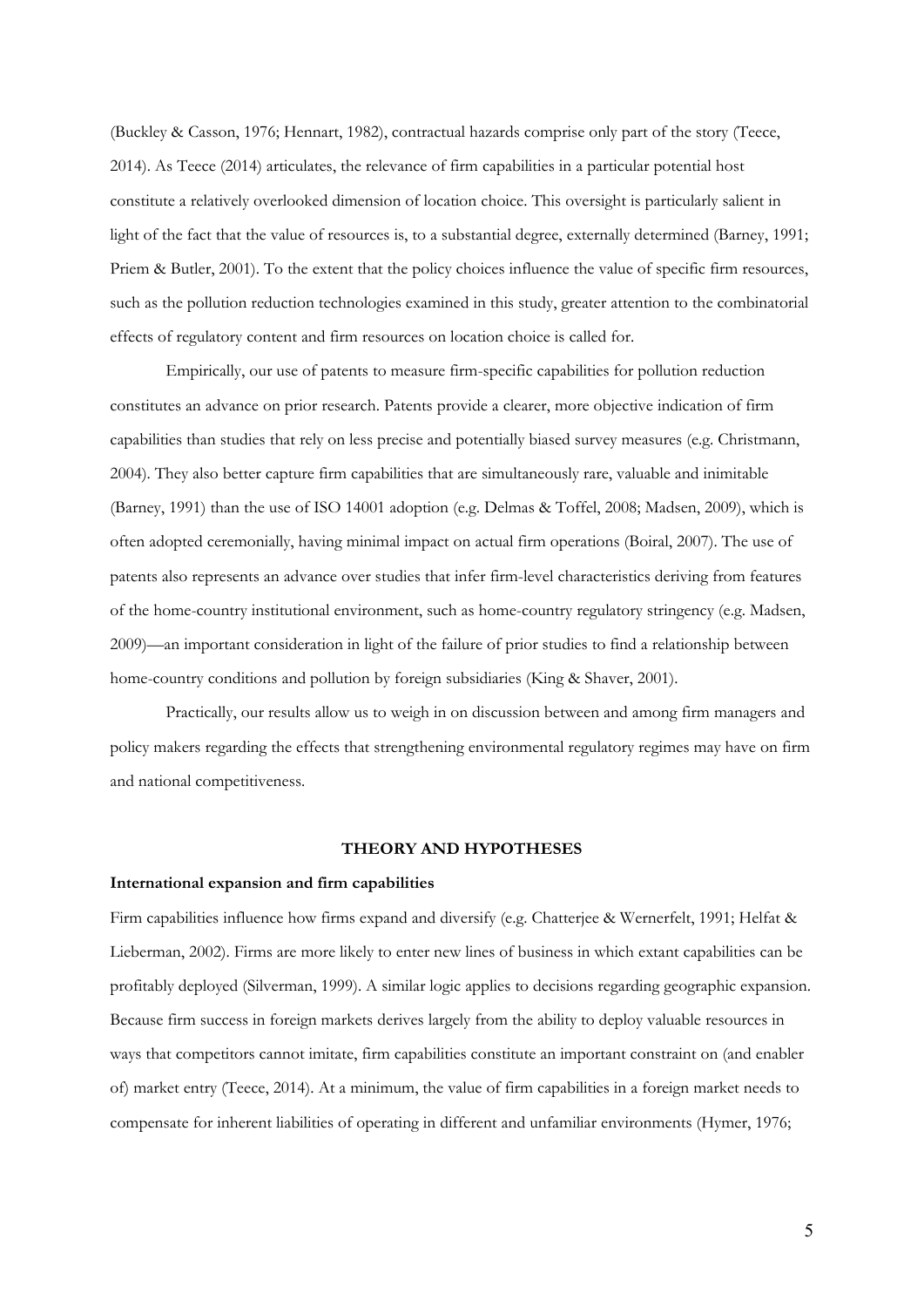Zaheer, 1995) in order to justify international expansion (Buckley & Casson, 1976; Dunning, 1988; Hennart, 1982).

While some firm capabilities create value regardless of where they are deployed, others including valuable technologies and fundamental know-how underlying the ability to provide a particular product or service—tend to be more specialized, creating heterogeneity in terms of the ability of resources to create value across geographic locations (Helfat & Lieberman, 2002; Teece, 1986). Accordingly, the relevance of firm capabilities in a specific foreign market is an important influence on which countries firms elect to enter (Teece, 2014). Further, to the extent that the value of firm capabilities is externally determined (Barney, 1991; Priem & Butler, 2001), differences in characteristics of national environments can be expected to induce variation in the value of firm capabilities across potential host countries.

Below, we detail how national environmental regulations constitute one such source of variation in the value of firm capabilities across potential host countries. Because environmental regulations cover pollution that occurs within a country, our analysis concerns firm expansion decisions where the established subsidiaries are likely to generate pollution. Most pollution for which firms are directly responsible is emitted during the manufacturing process. Consequently, environmental regulations are more salient to decisions regarding the siting of manufacturing operations than, say, the siting of subsidiaries engaged in marketing or distribution of imported goods produced elsewhere. We therefore focus our analysis on international expansion of manufacturing activities.

#### **Environmental regulation and host-country attractiveness**

Environmental regulations set the minimal acceptable environmental performance for firms operating within a jurisdiction. Failure to comply with national environmental regulations can lead to the imposition of fines or other legal sanctions on a subsidiary's activities, weakening its competitive position. Beyond issues of legality, compliance also helps firms address challenges with establishing and maintaining their legitimacy in host nations (Kostova & Zaheer, 1999). Foreign firms can be targets of increased scrutiny from the local public as well as regulators (Hymer, 1976). Such increased scrutiny is especially likely in the context of environmental issues, where the effects of pollution can have direct and drastic impacts on the health of the local population in addition to the natural environment. Failure to comply with environmental regulations can therefore precipitate social as well as legal sanctions (Deephouse, 1996).

 Stronger environmental regulations set lower limits for various types of pollution that may be discharged into the environment. Hart (1995) describes two general approaches for meeting such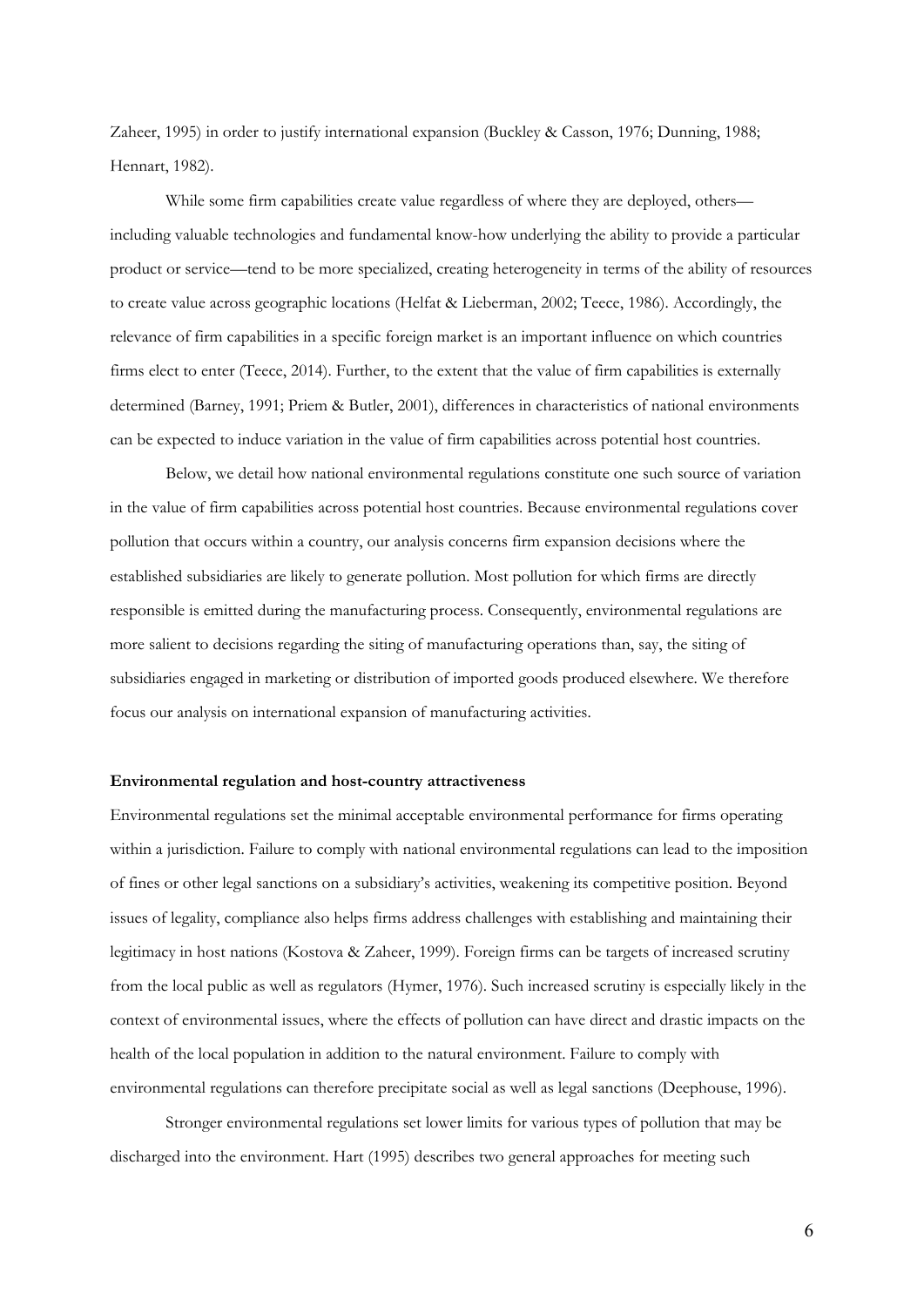requirements. Firms can attempt to *control* their emissions directly through the use of pollution-control equipment capable of trapping, storing, treating and disposing the pollutant. Alternatively, firms can attempt to *prevent* emissions through such means as the modification of existing or development of new processes, routines and technologies.

Pollution control approaches require the firm to purchase, install and operate new equipment. Such an approach imposes costs—sometimes substantial—while failing to provide a means to improve productivity and performance (Hart, 1995). Indeed, rather than improve productivity, adopting pollution control measures can reduce incentives to scrutinize extant routines and processes for inefficiencies that reduce waste and enhance productivity, weakening financial performance (King & Lenox, 2002). Further, applying pollution control measures to extant firm processes and routines can interfere with their operation, thereby weakening the performance (and value) of current capabilities. For example, Klassen and Whybark (1999) found that more extensive use of pollution control reduced firm manufacturing performance.

 The desire to avoid the drawbacks of adoption pollution control measures are particularly salient in the context of international expansion where, in addition to limiting the level of pollution emissions, stricter regulations often cover *how* firms comply with those limits as well. For example, national governments may require the use specific technologies or the adoption of particular processes for reducing various forms of pollution. Mandating specific approaches to compliance can create obstacles to market entry by foreign firms, a desirable outcome when, as often happens, environmental regulations are used to shelter domestic industry (Vogel, 1997; Vogel & Rugman, 1997). The costs associated with pollution control decrease the potential value of firm resources in a given country, working to reduce its attractiveness as a potential host.

In contrast to pollution control approaches, pollution reduction can precipitate financial performance improvements (Hart, 1995; King & Lenox, 2002). Indeed, one of the preeminent arguments for the case that stronger regulations benefit, rather than hurt firms, is that such regulations induce the development of new and valuable capabilities (Porter & van der Linde, 1995). However, managerial biases and concerns about the time frames for payback to investments improving environmental performance lead firms to systematically underinvest in development of PR-capabilities (Berchicci & King, 2007; Marcus, Geffen, & Sexton, 2002; McWilliams & Siegel, 2001). Managers desiring strategic flexibility and biased against investments to improve environmental performance are unlikely to choose a market based on the potential benefits of being forced by local regulations to develop new environmental capabilities.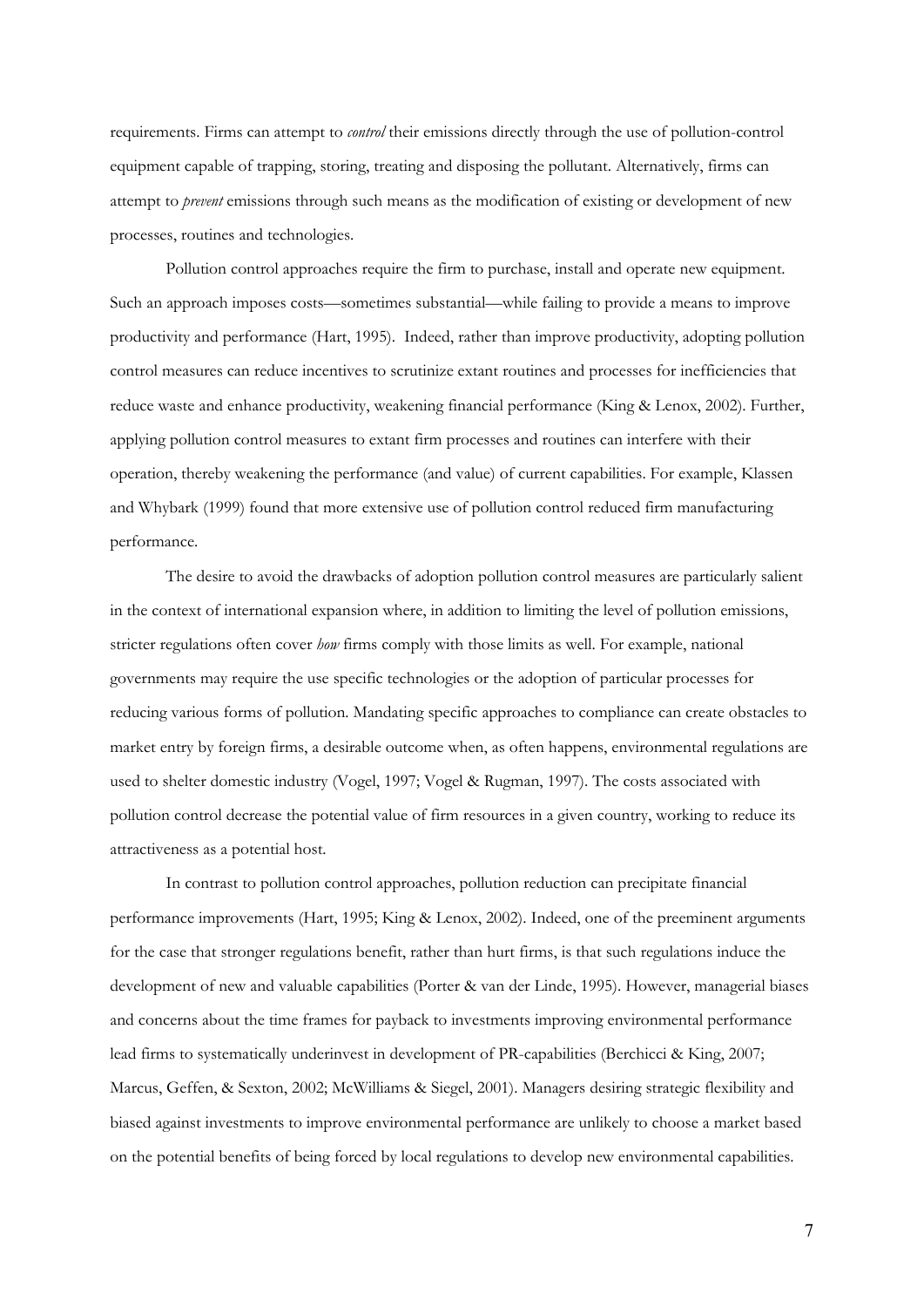Rather, in the context of international expansion decisions, firms prefer countries where their *existing* capabilities and resources already meet the resource requirements for successful market entry (Helfat & Lieberman, 2002).

 Even in firms that possess PR-capabilities, it is the general competitive capabilities unrelated to pollution reduction (non-PR-capabilities) that are central to competitive advantage (Kolk & Pinkse, 2008). The stronger the environmental regulations of a potential host, the greater the likelihood that entry will necessitate the implementation of pollution control or prevention measures that will diminish the net benefits to the firm from deploying its present FSAs in the potential host. All things being equal, given the choice between entering a country that requires supplementation to or modification of non-PR capabilities or limits their value and one that does not, firms will prefer the latter.

Hypothesis 1: Stronger national environmental regulations discourage MNEs from entering a potential host country.

### **Environmental regulation and pollution-reduction capabilities**

Competitive performance is dictated by the possession of core capabilities which are only rarely explicitly connected to environmental performance (Kolk & Pinkse, 2008). Nonetheless, for various reasons and to varying degrees firms do develop capabilities designed to lessen the negative environmental impacts on their activities. Such capabilities provide several important benefits when it comes to complying with hostcountry environmental regulations. To the extent that PR-capabilities enable compliance with the relevant regulations, compliance and liability costs are mitigated. PR-capabilities may obviate the need to install costly pollution control equipment and can precipitate direct costs savings through lowering the costs of raw material inputs that would become waste pollution as well as the costs associated with disposal of pollutants (Hart & Ahuja, 1996). Finally, PR-capabilities also spur improved efficiency of both material input and firm asset use (Hart & Ahuja, 1996; Porter & van der Linde, 1995; Schmidheiny, 1992; Smart, 1992) that can better position the firm competitively with respect to local competitors.

 Firms with more extensive PR-capabilities are more likely to possess the requisite capabilities for compliance with increasingly stringent levels of environmental regulation. Further, the ability to tout the use of state-of-the art pollution reduction technology can also help to enhance local legitimacy. Even where national environmental regulations contain provisions mandating the form of compliance approach, firms with more extensive PR-capabilities will be better positioned in terms of possessing the underlying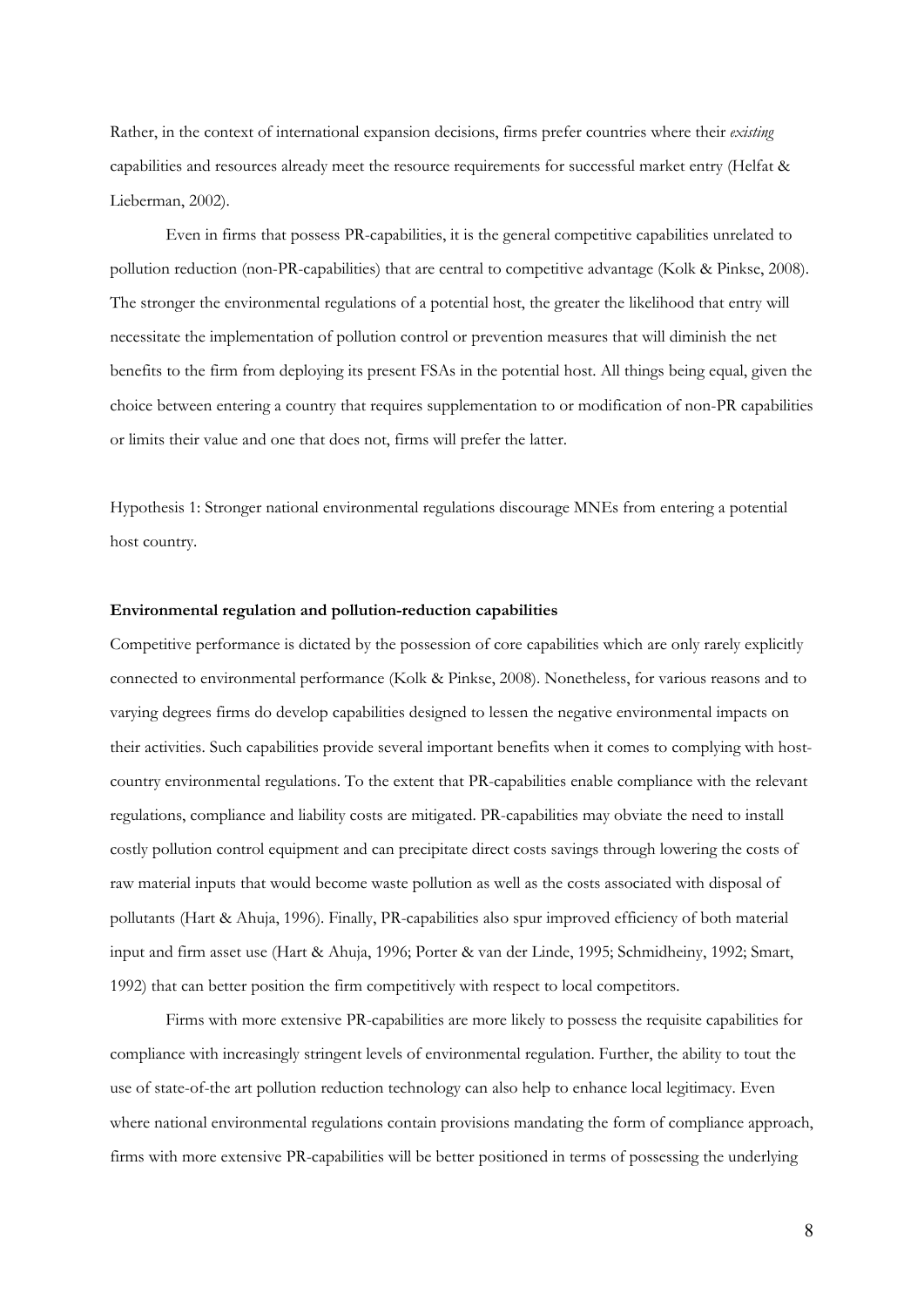skills and knowledge necessary to meet those demands. Although the value of non-PR-capabilities in a host may be weakened by stronger environmental regulation, those costs will be counter-balanced to at least some extent by the possession of PR-capabilities that increase the ease and reduce the costs of compliance with national environmental regulatory regimes. Madsen (2009) has shown that generic, nonfirm specific environmental capabilities can mitigate the effects of stronger environmental regulation. Such effects can be expected to be stronger in the case of firm-specific PR-capabilities, which better position firms to benefit competitively relative to rivals.

 More extensive development of PR-capabilities also engenders a shift in managerial thinking about environmental regulation. When firms develop experience in a particular area of technology, they become better positioned to develop further innovations in the same domain (Fleming & Sorenson, 2001; Teece, Pisano, & Shuen, 1997). Development of pollution reduction capabilities leads to the accumulation and dissemination of knowledge relevant to pollution reduction throughout the firm (Lapre, Mukherjee, & Van Wassenhove, 2000). Moreover, because the knowledge related to pollution reduction is tacit (and often causally ambiguous), the accumulation of such knowledge among a firm's employees leads to the development of yet more capabilities increasingly likely to be valuable, rare and difficult to imitate (Barney, 1991; Hart, 1995). As this process proceeds, competing based on environmental performance becomes an increasingly viable strategic approach for improving overall firm performance.

As awareness among firm management regarding how pollution reduction efforts can improve competitive performance accumulates, firms become increasingly active in seeking out opportunities to profitably use PR-capabilities (Berchicci & King, 2007). From this perspective, stronger environmental regulations can function as a type of strategic asset that complements existing PR-capabilities (Dunning, 1998) allowing firms to extract more value from these assets, by increasing their potential cost and efficiency advantages vis-a-vis local competitors and decreasing legitimacy challenges associated with operating in a foreign environment.

 In sum, the development of more extensive PR-capabilities, not only helps to mitigate the negative effects of environmental regulation on non-PR capabilities, but leads firms shift from perceiving environmental regulation as a constraint to be avoided to being an opportunity to be sought out.

Hypothesis 2: Firm capabilities for reducing pollution will positively moderate the effect of national environmental regulations such that the entry-deterring effect of stricter protections is weaker for firms with more extensive PR-capabilities.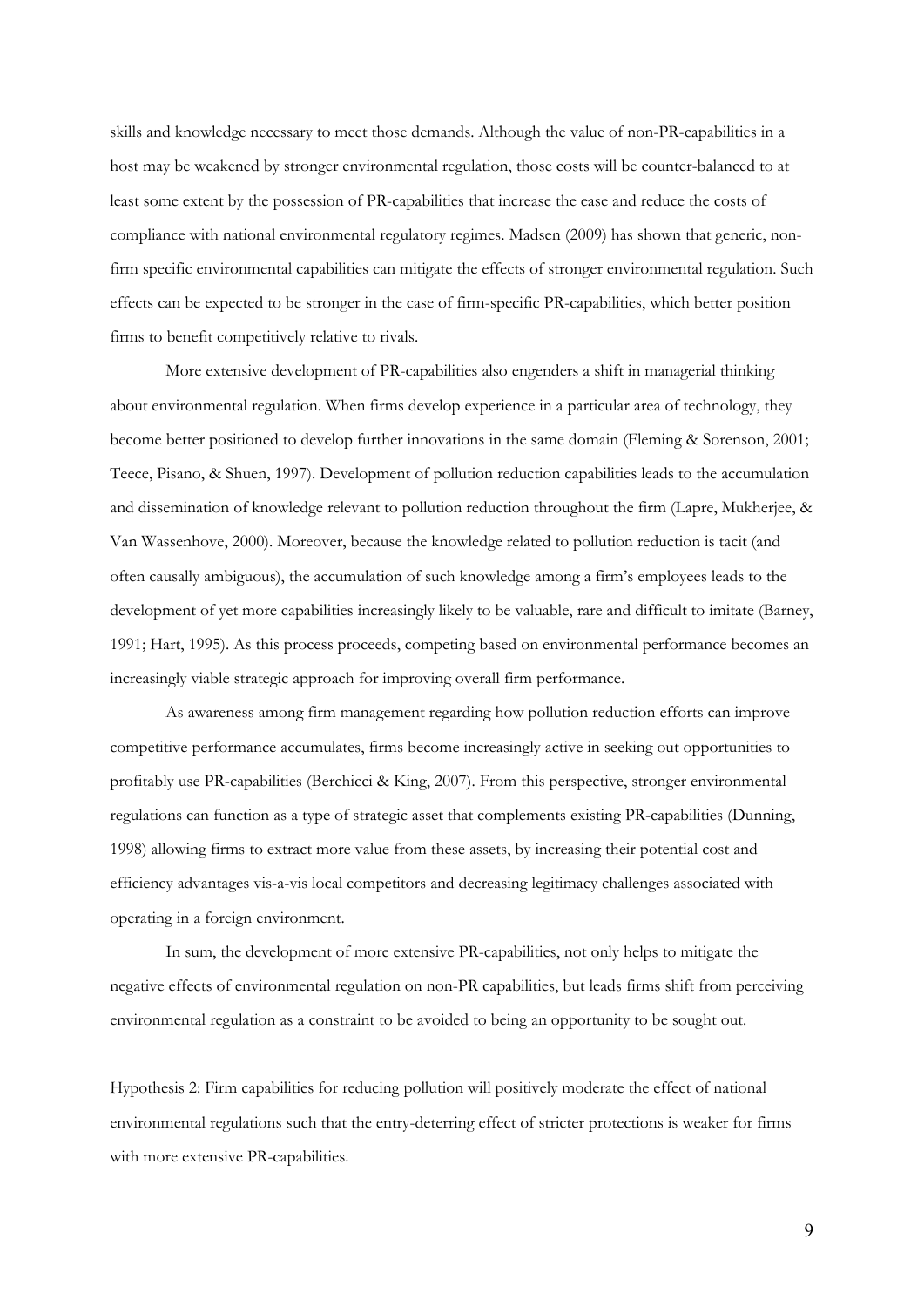#### **Environmental regulation and firm multinationality**

In addition to PR-capabilities, firm multinationality represents another source of firm heterogeneity that will condition how firms perceive environmental regulations when considering international expansion. The negative influence of stronger environmental regulations on host country attractiveness is likely to be less significant in firms with a more extensive global presence for several reasons. First, international expansion engenders experiential learning that enables firms to reduce costs associated with newness and foreignness when they make subsequent new market entries (Hymer, 1976). As firms gain experience establishing subsidiaries in new locations, they become better attuned to salient features of new institutional environments likely to bear on their operations (Lu & Beamish, 2004). More multinational firms are therefore not only more likely to recognize local conditions likely to influence firm performance, but have the experience in modifying and localizing capabilities to address those conditions. Accordingly, the negative influence on the value of non-PR capabilities will be offset to some extent by experience with new country entry.

More multinational firms also operate in more diverse national institutional environments. This increases the likelihood firms will have experience operating in an institutional environment at least similar to that of a potential host country, working to lower the institutional distance and the associated challenges such distance creates for market entry (Ghemawat, 2007; Madsen, 2009). As Henisz (2003) describes, even when the institutional environments of subsidiary host countries are not identical, more extensive international experience enables firms to develop general routines for managing regulatory challenges. Such experience will mitigate the entry-deterring effect of stronger environmental regulations on market entry.

Finally, operating across a more extensive diversity of environments opens up possibilities for firms to engage in institutional arbitrage (Ghemawat, 2007; Hennart, 2011). Operating in a greater number of countries exposes an MNE to weaker as well as stronger environmental regulatory regimes. To the extent an MNE conducts operations in a host with a more permissive regulatory environment, it may be able to concentrate, in that host, activities that would conflict with environmental regulations elsewhere. For example, Surroca and colleagues (2010) found that stakeholder pressure in one country induced MNEs to transfer socially irresponsible practices from that country to its foreign subsidiaries. To the extent an MNE's global footprint allows it to enter a potential host nation without conducting activities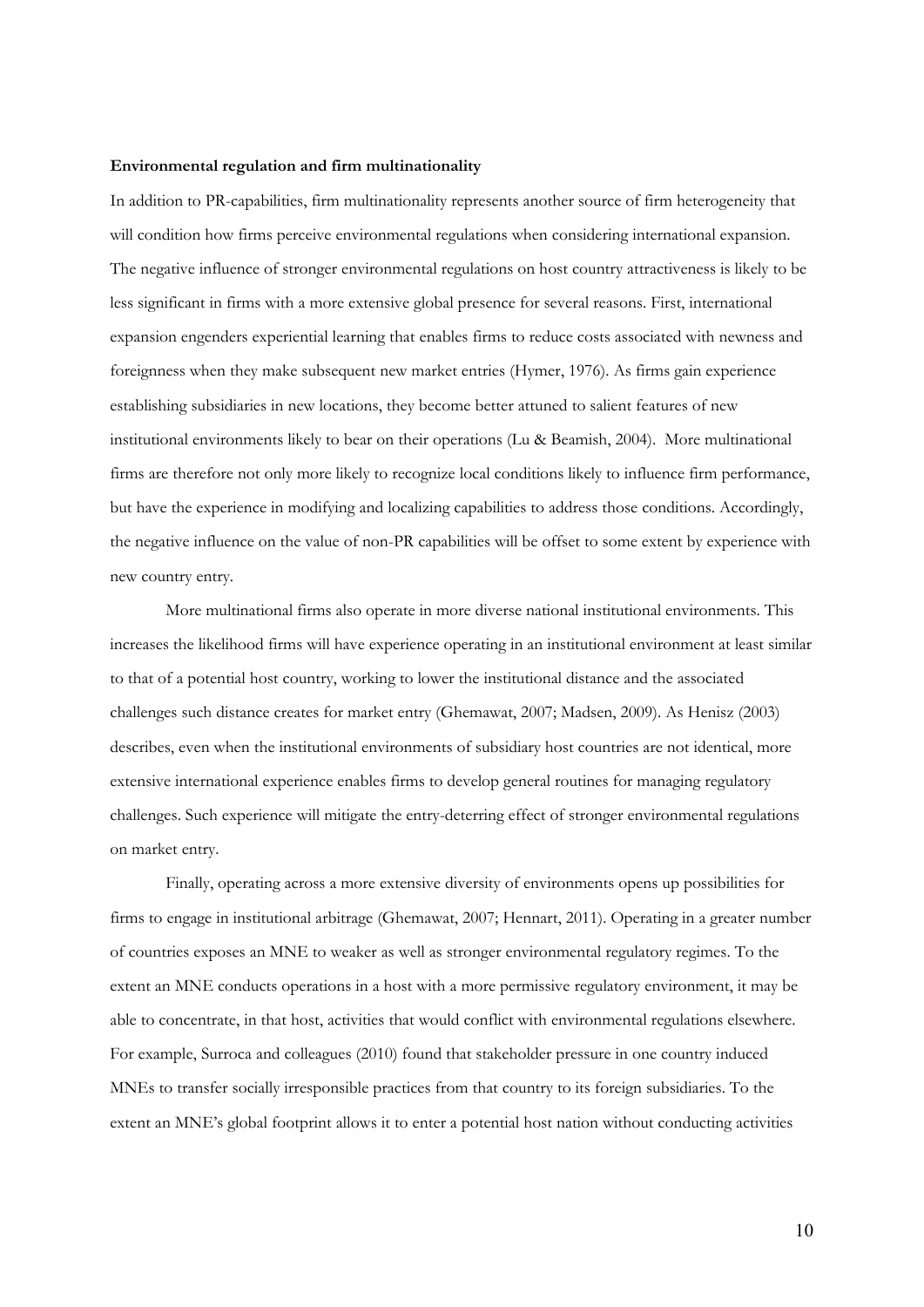that conflict with local environmental regulations, such regulations will bear less strongly on international location decisions.

Hypothesis 3: Firm multinationality will positively moderate the effect of national environmental regulations such that the entry-deterring effect of stricter protections is weaker for more multinational firms.

### **Pollution-reduction capabilities and firm multinationality**

Firm multinationality will also influence the nature of PR-capability development and deployment. The attractiveness of a potential host country is shaped not only by the relevance of its capabilities in that market but by the challenges associated with transferring a firm's capabilities to the host as well as (Teece, 2014). In this regard, two characteristics of more multinational firms will facilitate the ability of firms to create value from PR-capabilities in foreign markets, further weakening the entry-deterring effect of stronger environmental regulation.

First, more multinational firms are more likely to develop what Rugman and Verbeke (2001) term "nonlocation-bound" PR-capabilities—that is, capabilities that "can be exploited globally" (Rugman & Verbeke, 2001: 241). Firms with a larger international footprint find it more beneficial to develop nonlocation bound PR-capabilities as a means to reduce the inherent complexity and uncertainty of operating in multiple institutional environments (Aragon-Correa & Sharma, 2003; Sharfman et al., 2004). More multinational firms are increasingly at risk to confront pressure from both home- and host-country stakeholders to comply with environmental performance expectations (Sharfman et al., 2004). Standardizing PR-capabilities at a high level can help firms to manage those demands while simultaneously confronting the inherent challenges of maintaining legitimacy across divergent institutional contexts (Kostova & Zaheer, 1999). Accordingly, researchers have documented how more multinational firms are more likely to have uniform environmental practices across their global operations (Christmann, 2004; Dowell, Hart, & Yeung, 2000). The tendency toward development of nonlocation-bound PR-capabilities means that such capabilities align with the requirements of any particular host, rendering stronger environmental regulations in any specific host less relevant to location choice.

PR-capabilities are frequently incentivized through government regulations (Jaffe, Newell, & Stavins, 2005; Marcus, 1980). Accordingly, many PR-capabilities are initially location-bound. Difficulties of adapting pollution reduction technologies to the unique demands of foreign environments (King &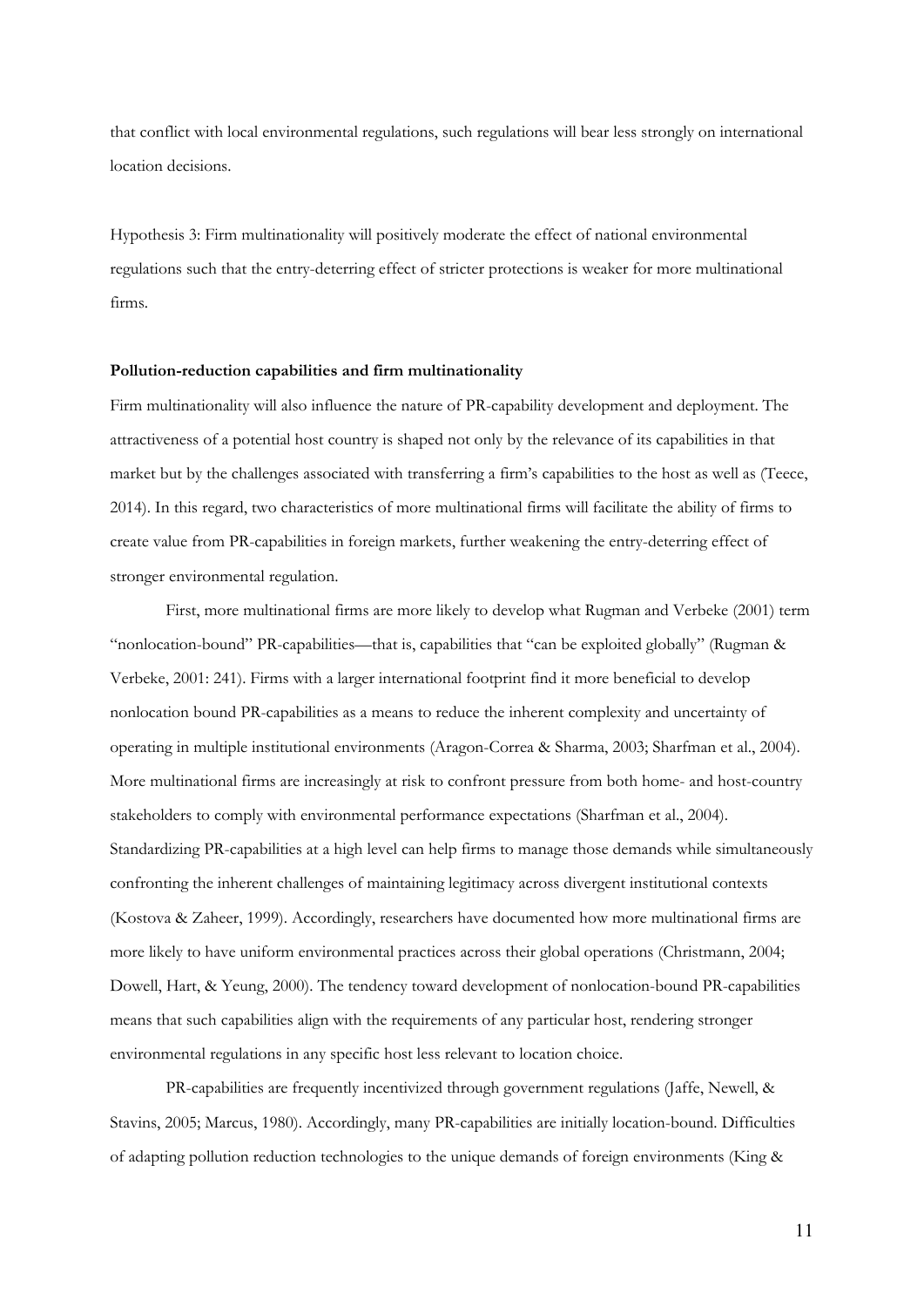Shaver, 2001), can lead PR-capabilities remain location-bound (Kolk & Pinkse, 2008). However, even PRcapabilities originally developed for a specific country only remain location-bound over time under relatively unique circumstances. In particular, it must remain true that restricting the use of a PR-capability to a single (or limited number of) location(s) does not have a negative impact on firm performance (Rugman & Verbeke, 2001)—that is, there are no opportunities to beneficially deploy the capability in other locations. As firms expand their operations into more countries, such conditions become less likely to hold. Firms with a larger international footprint operate in an increasingly diverse range of environmental regulatory environments and are therefore more likely to find PR-capabilities to be of use beyond a single location when it comes to compliance with local environmental regulations (Sharfman et al., 2004).

 A second mechanism by which firm multinationality enhances the benefits of PRcapabilities is that more multinational firms possess more experience in modifying these capabilities to unique requirements across countries. Given that using a PR-capability in a new country is likely to require at least some degree of modification (King & Shaver, 2001), firms develop experience in adapting their PR-capabilities to unique country circumstances, with such experience accumulating more extensively as firms extent operations abroad. Characteristics of the knowledge underlying the capabilities (Jensen & Szulanski, 2004; Kogut & Zander, 1993), institutional barriers to capability transfer (Cuervo-Cazurra, Maloney, & Manrakhan, 2007) and differences in the level of infrastructure development (Tsai & Child, 1997) can all increase the difficulty of capability transfer and necessitate modification or adaptation. The challenges associated with capability transfer are particularly acute in the context of transferring PRcapabilities (Kolk & Pinkse, 2008). More multinational firms will therefore possess skills that facilitate deployment of PR-capabilities in new contexts. By contrast, PR-capabilities developed in one country are less likely to be relevant elsewhere when MNEs operate in a limited number of foreign environments. In any event, such firms will have less experience in modifying PRcapabilities for foreign environments. These considerations suggest our final hypothesis.

Hypothesis 4: The positive moderating effect of pollution-reduction capabilities on the entry-deterring effect of stricter national environmental regulations is stronger in more multinational firms.

# **DATA AND METHODS**

12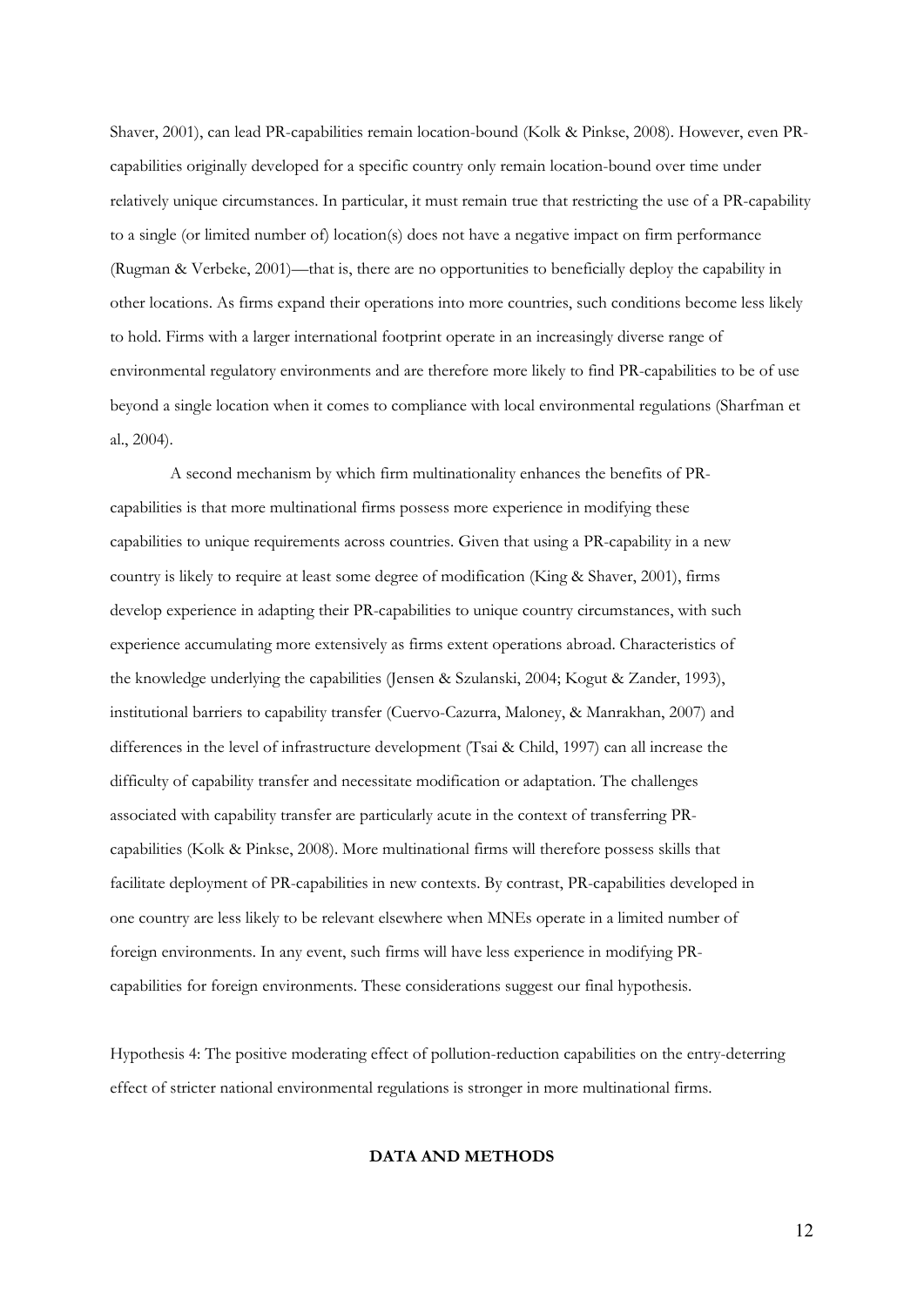## **Sample and Data**

To assess how environmental regulations influence international expansion decisions, we employ data from the *Kaigai Shinshutu Kigyou Souran* database (Overseas Japanese companies) provided by Toyo Keizai (OJC). The OJC database provides information on each foreign subsidiary, including its parent firm, location, business scope, industry, and foundation year. We limit our sample to firms from the chemical industry (Japan SIC between 1600 and 1699). Important differences exist across industries in terms of both the relative propensity to (and importance of) patent(ing) new technologies. The extent to which firm operations create pollution and to which environmental regulations are likely to bear on those activities can also vary substantially across industries. Focusing on the chemical industry limits the sample to firms for which patenting is prominent and for which environmental regulations are salient. Moreover, international investment tends to be prominent in the chemical industry, accounting for roughly 12% of all greenfield FDI projects in manufacturing over the decade through 2012 (UNCTAD, 2015).

Because our research question concerns *where* firms choose to locate as opposed to *whether* they elect to make a foreign investment, we limit the sample to years in which firms establish a new foreign manufacturing subsidiary. The final sample comprises 357 firm-expansion-years in which a Japanese chemical firm established at least one new foreign manufacturing subsidiary. In some cases, firms established new manufacturing facilities in more than one host country in a given year. In total, the sample comprises 534 instances where one of 124 Japanese chemical industry firms in the OJC established a new foreign manufacturing subsidiary. For each firm-expansion-year, the base choice set of potential locations for establishment of a new manufacturing subsidiary comprises all countries hosting at least one manufacturing subsidiary of at least one Japanese chemical firm in our sample over the ten-year (2001- 2010) sample period. There were 49 such countries in our sample for which data were available.1

#### **Measures**

1

*Dependent variable. Country Entry* is a binary indicator set to one when a firm establishes a new manufacturing subsidiary in a host country (zero, otherwise). We identified manufacturing subsidiaries by referring to the description of the business scope of each subsidiary provided in the OJC. We then

<sup>&</sup>lt;sup>1</sup> The 49 countries: Australia, Austria, Bangladesh, Belgium, Brazil, Brunei, Canada, China, Colombia, Czech Republic, Denmark, Finland, France, Germany, Greece, Hungary, India, Indonesia, Ireland, Israel, Jordan, Luxembourg, Malaysia, Mexico, Netherlands, New Zealand, Pakistan, Philippines, Poland, Portugal, Russia, Saudi Arabia, Singapore, Slovak Republic, South Africa, South Korea, Spain, Sri Lanka, Sweden, Switzerland, Tanzania, Thailand, Turkey, United Arab Emirates, United Kingdom, United States, Venezuela, Vietnam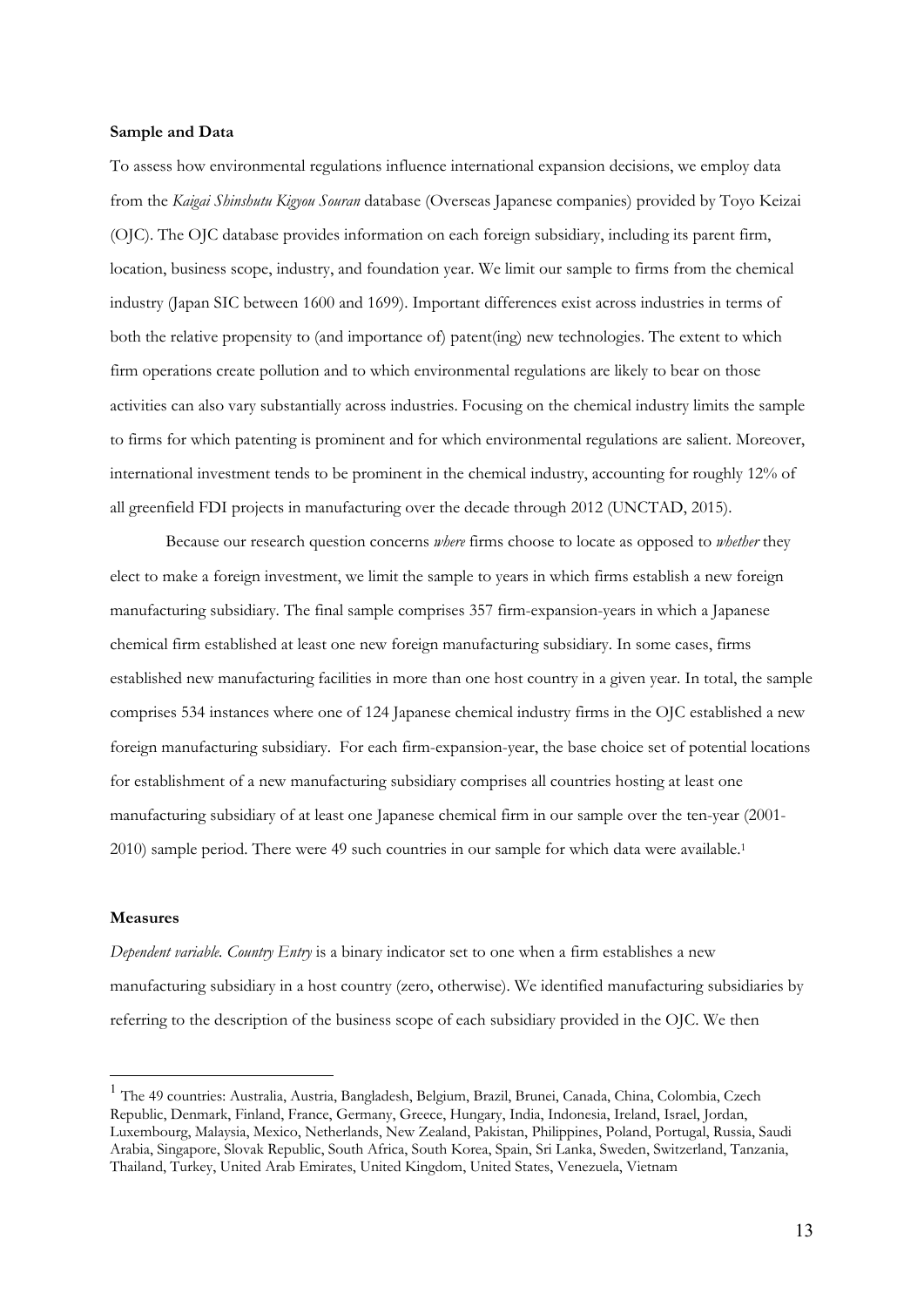employed structured content analysis (Jauch, Osborn, & Martin, 1980; Yu & Cannella, 2007). First, 1,000 foreign subsidiaries were randomly selected for the identification of foreign subsidiary activities. Second, the authors read all the descriptions of the business scope of these foreign subsidiaries and generated a list of keywords that are likely to indicate manufacturing-related activities. These keywords were generated based on interviews conducted with Japanese practitioners with experience working abroad. The set of keywords was then applied to the complete list of business scope descriptions in the OJC through a combination of computer aided and human coding to identify which subsidiaries were engaged in manufacturing activities.

*Independent variable*. Direct measurement of environmental regulations over time and across countries is challenging (Albrizio et al., 2014). Within countries, myriad laws cover environmental protection. Relevant laws can vary across industries and types of pollution. Typically, both the content of laws and extent of enforcement evolve and change over time. Across countries, the set of relevant environmental laws differs substantially in both form and substance. Further complicating measures of environmental regulatory stringency is the fact that even when protective laws exist "on the books," weak enforcement can limit their effectiveness in practice. Esty and Porter (2005) provide evidence that the stringency of a country's environmental regulatory regime is closely related to cross-national differences in environmental performance. We therefore turned to measures of national environmental performance to serve as an indicator of environmental regulatory stringency. Looking at environmental performance outcomes provides the additional advantage of accounting for the extent to which environmental regulations are actually enforced, better capturing their influence on firm behavior.

 One of the most comprehensive efforts to measure national environmental performance across a large number of countries is the Environmental Performance Index (EPI) developed by the Yale Center for Environmental Law and Policy and Columbia University Center for International Earth Science Information Network, Columbia University in collaboration with the World Economic Forum and Joint Research Centre of the European Commission (Emerson et al., 2012). The 2012 EPI tracks 22 environmental performance indicators across a range of policy categories measuring the effects pollution on human and ecosystem health for 132 countries. The 2012 EPI also provides historical annual indicators of environmental performance going back to 2000. We use a country's overall EPI score as our measure national environmental regulatory stringency—*EPI*.

*Moderating variables*. We measure PR-capabilities by referencing firm patents. To measure firm pollution reducing patents we first obtain the set of patents granted by the Japan Patent Office (JPO) to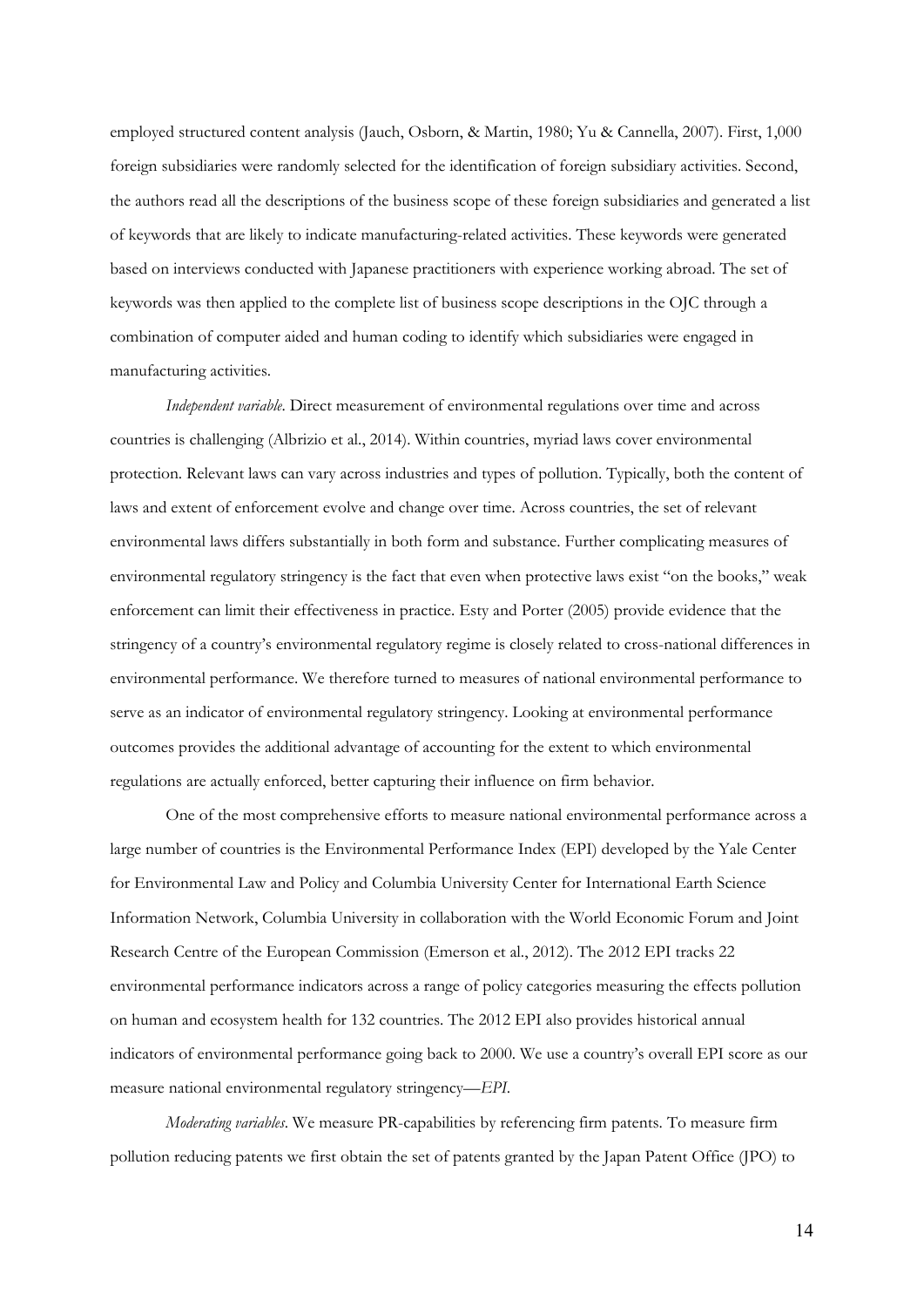the sample firms using the Institute of Intellectual Property (IIP) Patent Database (Goto & Motohashi, 2007). To identify which of the granted patents in the IIP database are related to pollution reduction we use the CleanTech PatentEdge (CTPE) database provided by IP Checkups—a private research firm. The CTPE database provides a comprehensive description of patents filed at major global patent offices (including JPO) covering technologies that mitigate negative environmental externalities and has been used by other scholars investigating similar issues, such as the development of renewable energy technologies (e.g. Nanda, Younge, & Fleming, 2013). We define pollution reduction patents as those identified by IP Checkups to reduce air or water pollution, improve waste treatment or improve manufacturing and industrial processes. *Pollution Reduction Patents* is a count of the number of pollution reduction patents granted to the sample firm over the previous four years—based on prior research to account for the greater relevance of more recent patents.2

We define firm multinationality based the number of counties in which a firm operates (Lu & Beamish, 2004; Tallman & Li, 1996). *Country Scope* is count of the number of countries in which a sample firm has manufacturing subsidiaries in a given year.

*Control Variables*. In addition to the stringency of national environmental regulations, the degree of economic and institutional development also weigh on a country's environmental performance (Esty & Porter, 2005). Because these factors simultaneously play a role in shaping the relative attractiveness of host countries, it is necessary to control for their influence. We therefore include a measure of *GDP per capita* (constant US dollars) to capture the overall level of economic development. To control for the level of institutional development we include a measure of *Government Effectiveness* developed by Kaufman and colleagues (2009; 2000) from the World Bank's Governance Matters database. This measure captures "perceptions of the quality of public services, the quality of the civil service and the degree of its independence from political pressures, the quality of policy formulation and implementation, and the credibility of the government's commitment to such policies" (Kaufmann et al., 2009: 6).

We control for three measures of host-country attractiveness. Host country *GDP* (constant billion US dollars) is included as a measure of overall market size. The annual percentage change in *GDP Growth* accounts for recent trends in economic conditions. Total net inflows of foreign direct investment (*FDI*) (constant billion US dollars) control for general market attractiveness and openness to foreign investment. These three variables and *GDP per capita* come from the World Development Indicators Database provided by the World Bank. As a final country-level control, we include the *Geographic Distance*

1

<sup>2</sup> Results are robust to varying this measure from three and five years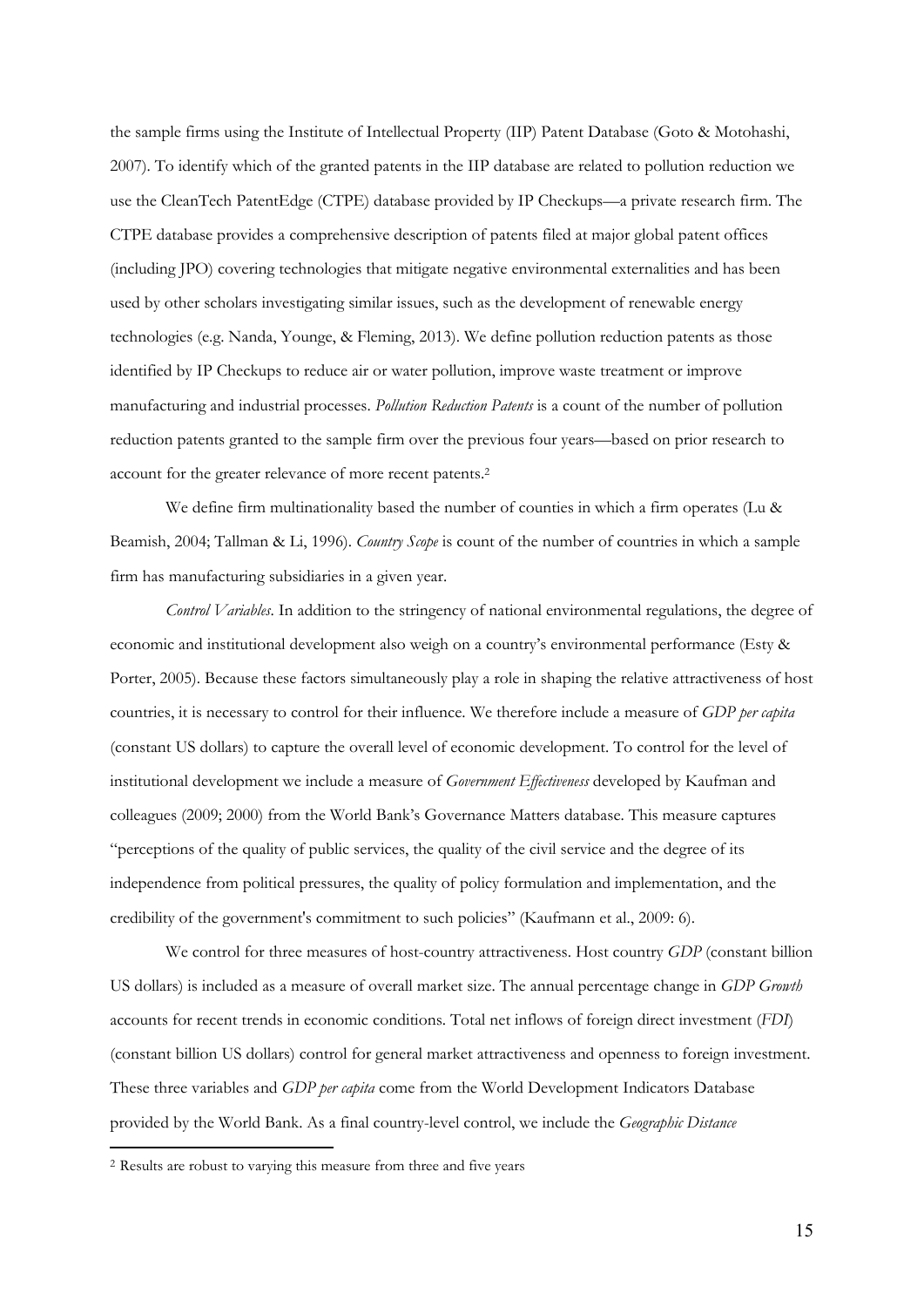(kilometers) from Japan to account for dimensions of market attractiveness stemming from proximity to the home market. This measure is taken from the GeoDist database provided by the Centre d'Etudes Prospectives et d'Informations Internationales.

 At the firm-level, we control for two characteristics that may influence both location decisions and pollution reduction technology development. *Size* is a measure of annual sales (10 billion Japanese Yen). *R&D Intensity*—measured as annual firm R&D expenditure divided by annual sales—captures the extent to which firms emphasize technological competition and prioritize development of new technological resources. Data for both measures come from Nikkei Financial Quest. To account for the potential influence that current operations in a potential host country may have on the relative attractiveness of the host, we include an annual count of the total number of firm subsidiaries in each potential host country (*Number Country Subsidiaries*). Data for this measure come form the OJC database. Finally, to account for general time effects we include a set of year dummy variables. All right-hand-side variables are lagged by one year.

## **Estimation Strategy**

As described above, our data are structured to examine where firms choose to expand internationally, conditional on the decision to establish a foreign manufacturing subsidiary. Because we employ a discrete dependent variable to indicate which host countries firms select for foreign manufacturing expansion, a logit model is appropriate for testing our hypotheses. In order to account for the fact that observations within firms are not independent, we cluster standard errors at the firm-level.

 This study is centrally concerned with the moderating effects of PR-capabilities and firm multinationality on the influence of environmental regulations. Because coefficient estimates do not represent marginal effects in non-linear models, care must be taken when interpreting estimation results (Hoetker, 2007; Shaver, 2007). Accordingly, we assess the moderating relationships in two ways. First, we follow Zelner and Holburn (2010) who employ a simulation-based approach developed by King and colleagues (2000) to plot, and test for the significance of, the difference in predicted probabilities of country entry across levels of environmental regulatory stringency in firms with high and low levels of, respectively, PR-capabilities and multinationality. Second, we follow Hoetker (2007) and split the sample at meaningful levels of the moderating variables and compare the average marginal effect (AME) of environmental regulatory stringency across the subsamples. We defer additional description of these approaches to the results section.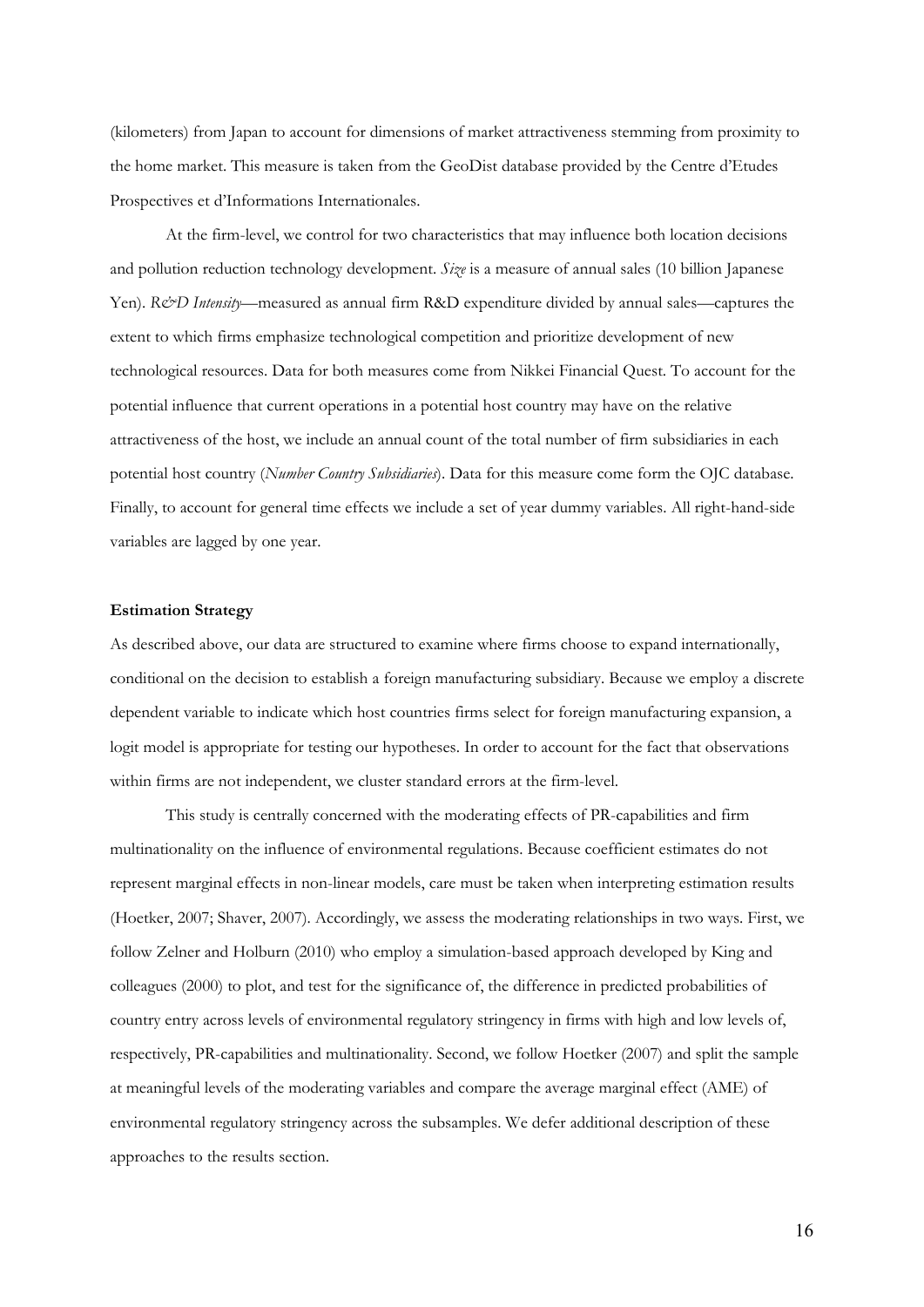### **RESULTS**

#### **Core results**

1

Table 1 reports descriptive statistics and pair-wise correlations. The bivariate correlation of 0.83 between *GDP per capita* and *Government Effectiveness* stands out. Conceptually, this correlation is intuitive as economic and institutional development tend to go hand-in-hand (North, 1981). Multicollinearity diagnostic tests reveal that the largest individual variance inflation factor (VIF) is 3.79, and the average VIF is 1.82, both sufficiently below threshold levels where multicollinearity becomes a concern (Belsley, Kuh, & Welsch, 1980).3

———*Insert Table 1 around here*———

 Results of logistic regression estimations are reported in Table 2. Column 1 reports results for control variables only. Results align with intuition. Firms are more likely to locate manufacturing subsidiaries in countries with larger markets, stronger economic growth and better regulation that are more geographically proximate. At the firm level, firms are more likely to establish new manufacturing facilities in countries where they already have an established presence. Column 2 adds *EPI* and the two moderating variables—*Pollution Reduction Patents* and *Country Scope*. Here, we do not find support for Hypothesis 1, which argued that stronger environmental regulation discouraged market entry. Not only is the coefficient estimate not significant, it is positive, opposite the prediction. This results comports with extant research examining the influence of environmental regulation on FDI (Madsen, 2009) and suggests the importance of investigating contingencies through which EPI may be relevant to international location decisions.

———*Insert Table 2 around here*———

<sup>&</sup>lt;sup>3</sup> Nonetheless, because economic and institutional development are so tightly linked, we reestimate our main specifications: 1. without *GDP per capita* 2. without *Government Effectiveness* 3. with neither measure 4. with a single factor variable combining the two created using the principal-component factor method. In all cases, coefficient estimates for the interaction terms between *EPI* and *Pollution Reduction Patents* and *EPI* and *Country Scope* remain fully consistent with reported results.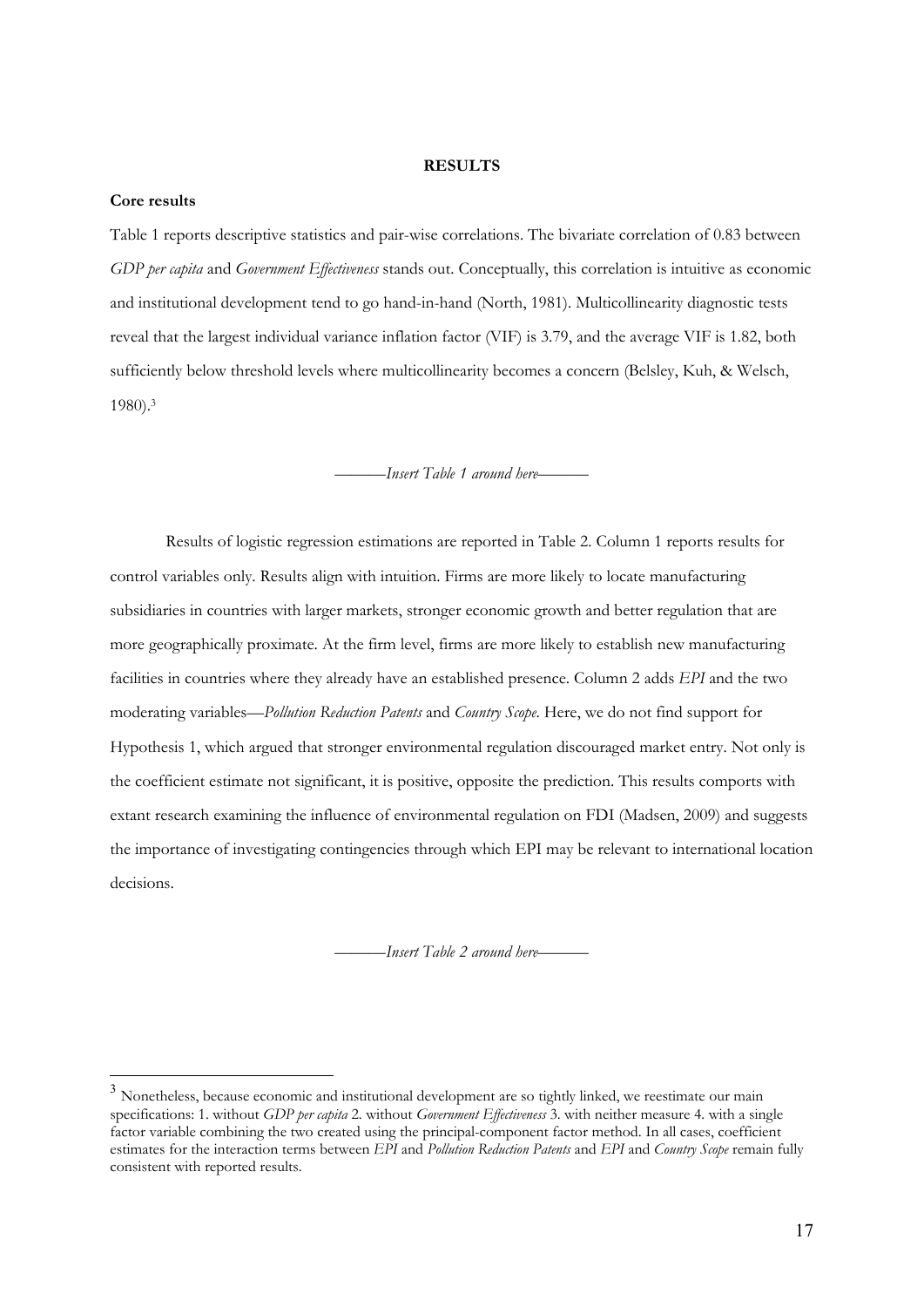Columns 3-5 of Table 2 add the interaction term between *EPI* and the two moderating variables. In Column 3, the coefficient for the interaction term between *EPI* and *Pollution Reduction Patents* is positive and significant  $(0.002, p<0.001)$ , in line with the Hypothesis 2, which argued that possession of PRcapabilities would positively moderate the relationship between environmental regulation and host country attractiveness. Similarly, the coefficient for the interaction term between *EPI* and *Country Scope* is also positive and significant (0.004, p<0.01) in Column 4, as predicted by Hypothesis 3. Column 5 displays results of the main specification where both interaction terms are included. Results here are consistent with those in Columns 3 and 4.

To facilitate interpretation of the interaction terms, we employ the "intgph" procedure for Stata developed by Zelner (2009). Setting all right-hand-side (RHS) variables—other than the two in the interaction term—to their sample means (modes for binary variables), Figure 1 simulates how the likelihood of selecting a country to host a new manufacturing subsidiary changes as environmental regulatory stringency of that country increases for three different firms: Firm A, possessing the sample median level of pollution reduction patents (1 patent), Firm B, with one standard deviation (approximately 10 patents) above the sample median of pollution reduction patents (11 patents) and, Firm C, at the 90th percentile for pollution reduction patents (16 patents). The trend lines Figure 1, plots the likelihood of selecting a particular host nation for a new manufacturing subsidiary as a function of increasing levels of environmental regulatory stringency (*EPI*). The hollow circles indicate regions where there is a statistically significant difference in the expected likelihood of country entry between Firms A and B and Firms B and C, respectively.

# ———*Insert Figure 1around here*———

The trend line in Figure 1 representing Firm A, slopes downward to the right, indicating that MNEs at or below the median level of pollution reduction patents become increasingly less likely to enter a potential host country as environmental regulatory stringency increases. The trend line for Firm B, while still negative, is considerably more shallow than for that of Firm A, consistent with the argument, articulated in Hypothesis 2, that the entry deterring effect of stronger environmental regulations will be weaker in firms with more extensive PR-capabilities. Perhaps more interesting is the trend line for Firm C where, in contrast to Firms A and B, the slope moves upward to the right. MNEs with the most extensive PR-capabilities (above the 90<sup>th</sup> percentile) become *more*, not less, likely to enter a country as its environmental regulatory stringency increases.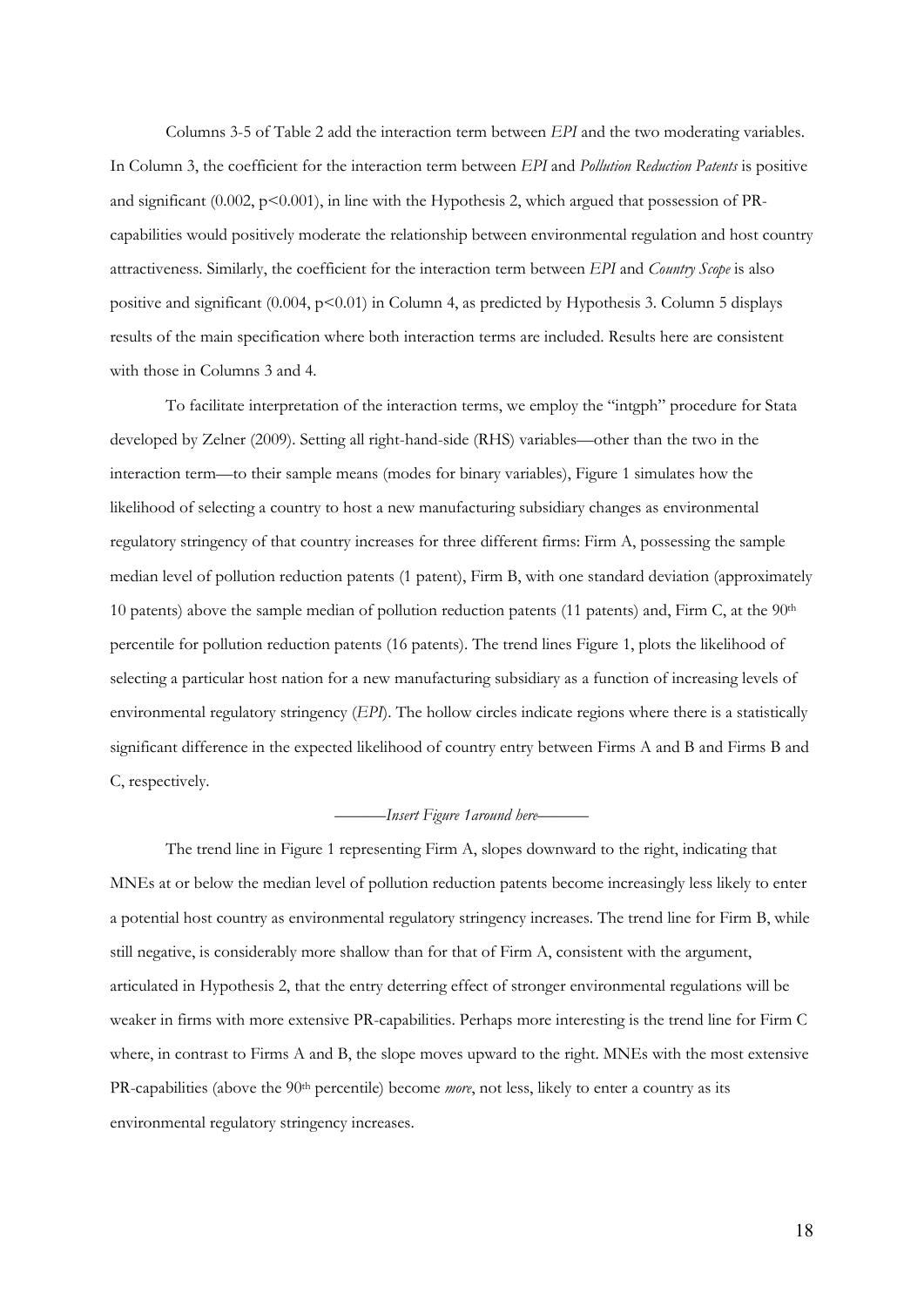Whereas the likelihood Firm A would enter a country at the weakest levels of sample *EPI* (33.67) is 1.85 percent, the likelihood would be only 1.33 percent for Firm B and 1.13 percent for Firm C, decreases of approximately 28 and 39 percent, respectively. The hollow circles in Figure 1 indicate that the lower likelihood entry of Firms B and C as compared to Firm A are statistically significant (at the 5 percent level) with respect to countries with *EPI* values below 44.5. Conversely, Firms B and C are more likely than Firm A to enter countries with higher *EPI* levels—these differences are statistically significant for countries whose *EPI* is greater than 67.5. For example, while the likelihood of Firm A entering a country with the most stringent environmental regulations (*EPI* of 77.99) is only 0.79 percent, the likelihood is 1.11 percent for Firm B and 1.33 percent for Firm B. That is, Firms B and C are, respectively, 40 and 68 percent more likely to enter. A test of whether the difference in the predicted likelihood of entry between Firm A and Firm B with respect to the weakest sample level of environmental regulatory stringency and the same difference with respect to the highest level of regulatory stringency rejects the null hypothesis that the two differences are the same  $(p<0.01)$ . The trends displayed in Figure 1 are consistent with Hypothesis 2, providing evidence that the influence of an MNE's PR-capabilities on the relationship between environmental regulatory stringency and international location decision-making is both statistically significant and practically meaningful.

Figure 2 plots the predicted likelihood of country entry as a function of EPI for two firms: one at the median level of multinationality (*Country Scope* is six countries) and one at one standard deviation (approximately 5 countries) above the median level of multinationality (*Country Scope* is 11 countries). Indeed, whereas the weak downward slope of the trend line for low multinationality firms suggests become slightly less likely to enter a country as its environmental stringency increases, the effect of stronger environmental regulations is opposite for high multinationality firms, as indicated by the positively sloping trend line. Importantly, however, the difference between the two lines is only statistically significant (at the 5 percent level) with respect to the likelihood of entry into countries with low environmental regulatory stringency—*EPI* values below 45.7. The likelihood of entry into a country at the low end of the EPI range is 1.25 percent for the low multinationality firm, but only 0.92 percent for the high multinationality firm. The high multinational firm is 25% less likely to enter. Figure 2, therefore, provides support for Hypothesis 3, which argued that the influence of environmental regulatory stringency on the likelihood of country entry would be positively moderated by firm multinationality.

———*Insert Figure 2 around here*———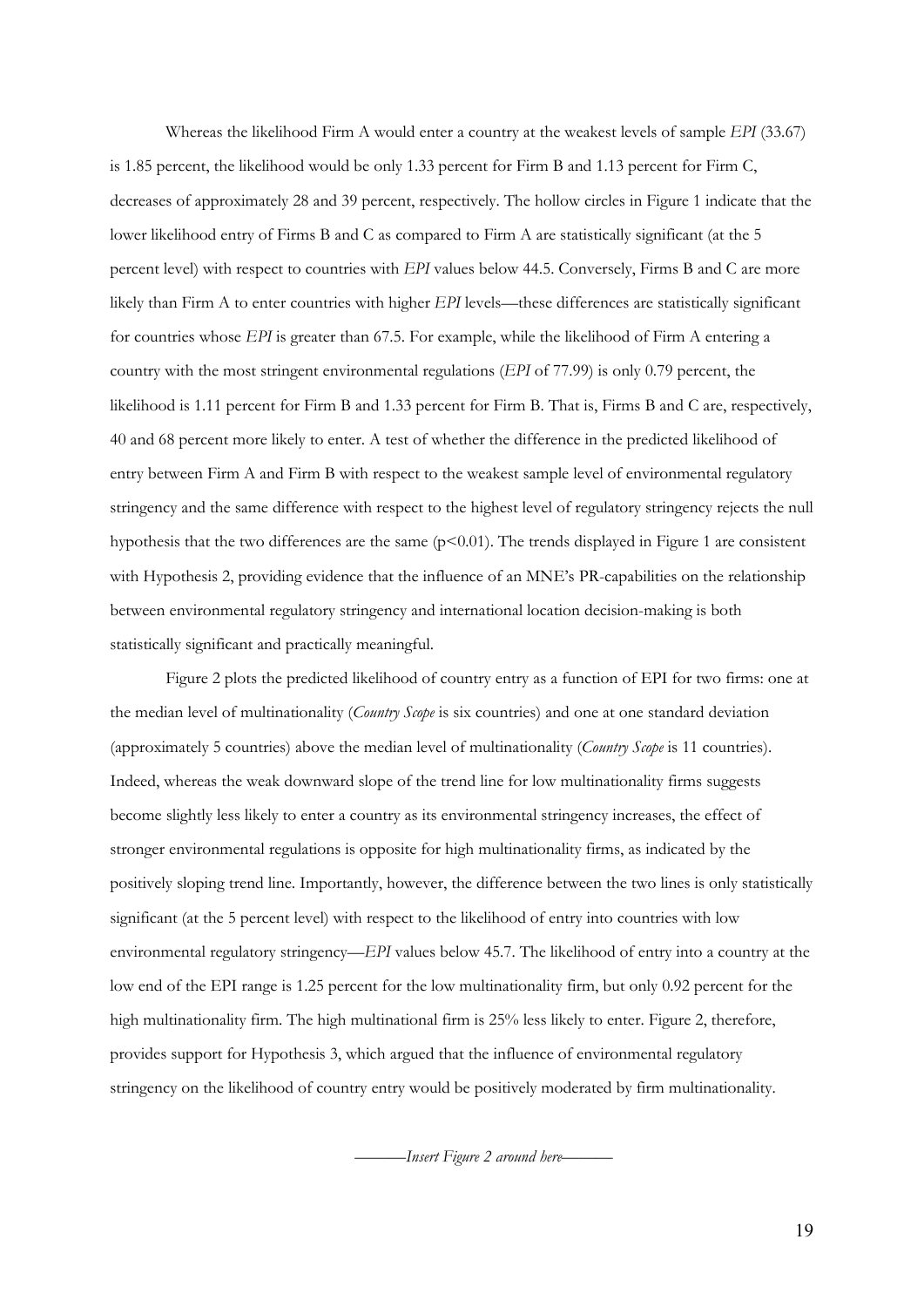Hypothesis 4, argued that the positive moderating effect of PR-capabilities on the relationship between environmental regulatory stringency and international expansion will be stronger for more multinational firms. To facilitate testing and interpretation of this three-way interaction, we compare the moderating effect of PR-capabilities on the environmental regulatory stringency-international expansion relationship in firms with high to low levels of multinationality. Because separate estimation for each group is preferable to including a dummy variable in non-linear models (Hoetker, 2007), we split the sample at the sample mean level of multinationality and separately estimate the main specification for high and low multinationality MNEs. Results for the high-multinationality sub-sample are reported in Column 6, where the coefficient for the interaction term between *EPI* and *Pollution Reduction Patents* is positive and significant  $(0.001, p<0.001)$ . By contrast, the coefficient estimate for the same interaction in low multinationality firms, reported in Column 7, is not significant  $(-0.0003, p=0.890)$ . Taken together, the combination of the significant and non-significant estimates in Columns 6 and 7, provide support for Hypothesis 4 (Hoetker, 2007). Possession of PR-capabilities positively moderates the relationship between environmental regulatory stringency and international location choice for high-, but not low-, multinationality MNEs.

 To interpret these results we again plot the predicted likelihood of country entry as a function of *EPI*. Figure 3a plots the relationship for two high-multinationality MNEs (*Country Scope* above 7 countries): one possessing the median level of PR-capabilities (1 *Pollution Reduction Patent*) and one with one standard deviation above the median level of PR-capabilities (11 *Pollution Reduction Patents*). Figure 3b plots the same relationship, but for two low-multinationality MNEs. Figure 3a reveals that compared to firms with the median level of PR-capabilities, firms with high PR-capabilities are *less* likely to enter countries with EPI levels below 47.1 and *more* likely to enter countries with *EPI* above 69.5. The likelihood a firm with median PR-capabilities will enter a country at the low end of the *EPI* range is 4.17 percent, compared to 2.93 percent for the firm with high PR-capabilities. At the high end of the *EPI* range, the high PRcapabilities firm is 40 percent more likely to enter (1.91 percent vs. 1.36 percent). A test for whether the difference in probability of country between high-and low-PR-capability MNEs at the low and high ends of the EPI range rejects the null hypothesis that the differences are equal ( $p$ <0.05).

By contrast, the trend lines for the high- and low-PR-capability MNEs are nearly identical for the low-multinationality subsample depicted in Figure 3b. Further, at no point is the difference between the two groups statistically significant. That PR-capabilities do not moderate the relationship between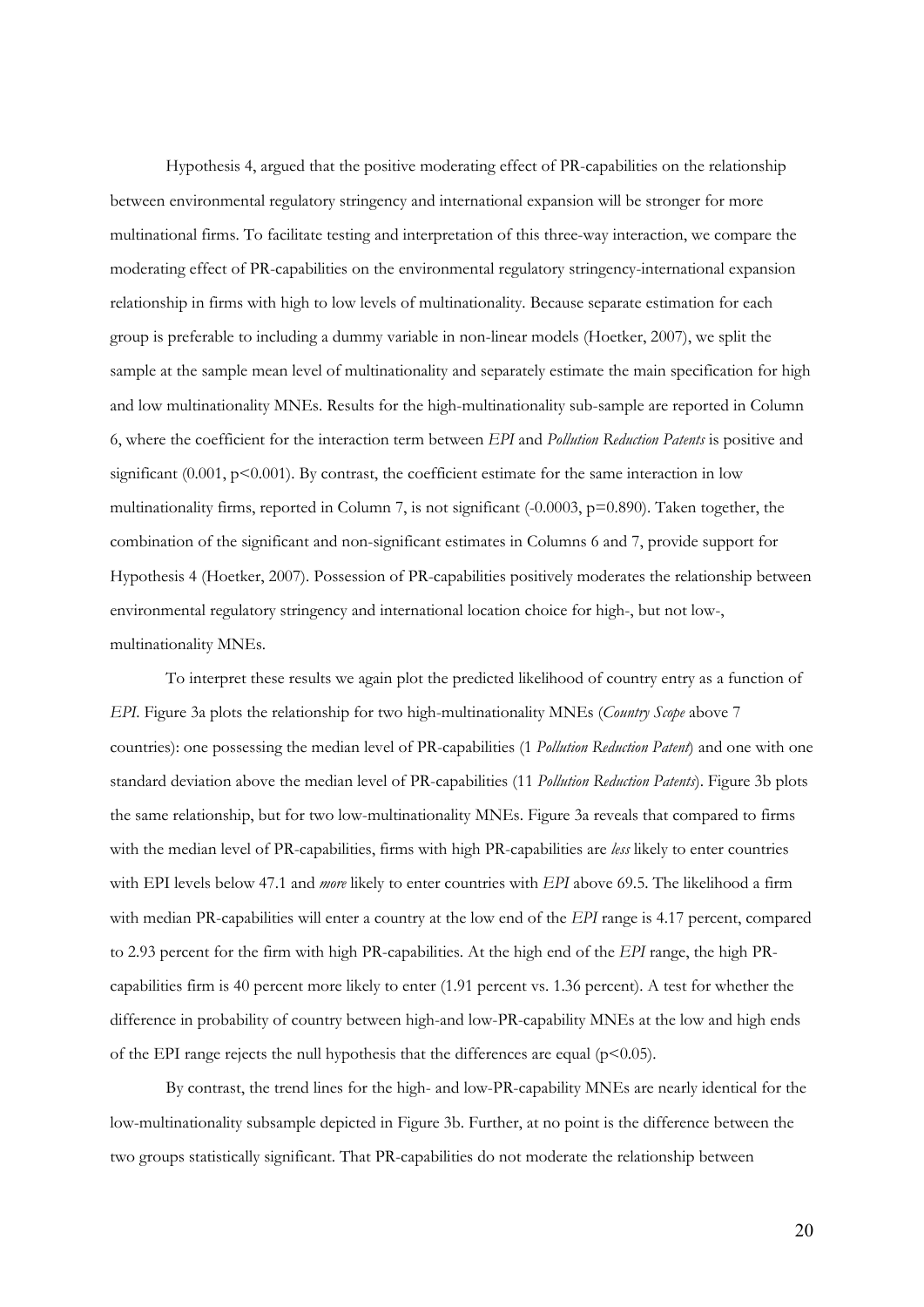environmental regulatory stringency and international expansion for low multinationality MNEs is consistent with the arguments laid out in Hypothesis 4. PR-capabilities are more likely to be location bound in low multinationality MNEs. At the same time, a lack of experience in modifying PR-capabilities for foreign environments suggests that the challenges associated with deploying such capabilities in new institutional environments are likely more daunting, working to discourage market entry.

———*Insert Figures 3a and 3b around here*———

#### **Robustness analyses**

These core results prove robust to several reasonable variations in model specification, sampling and estimation strategies. An alternative approach to including an interaction term when testing moderating hypotheses is to split the sample at meaningful levels of the independent variables and compare the coefficient estimates for the moderated independent variable(s) across the sub-groups (Hoetker, 2007). A comparison of AMEs across the groups can further facilitate interpretation. To provide additional interpretation of our moderating hypotheses and test the robustness of our results, we therefore, follow this approach, splitting the sample into high and low levels of *Pollution Reduction Patents* and *Country Scope* at sample mean values and comparing the effect of *EPI* across the sub-groups. Columns 1 and 2 of Table 3 report the results for logit estimation of the effect of EPI on the likelihood of country entry for high and low levels, respectively, of *Pollution Reduction Patents.* Whereas the coefficient estimate for *EPI* is positive and significant for firms with high levels of *Pollution Reduction Patents* in Column 1 (0.033, p<0.01), it is not statistically significant in Column 2 (0.001,  $p=0.924$ ). To interpret this effect, we can compare the AME of *EPI* across the two groups. For MNEs with high PR-capabilities, a 1-unit increase in *EPI* (a relatively modest increase in context of the overall sample range of 44.3) increases the likelihood of country entry by roughly 0.09 percentage point. Compared to the overall sample mean likelihood of entry of 3.09 percent, this would represent a 2.79 percent increase in the likelihood of entry. These results are consistent with the positive moderating effect of PR-capabilities on the relationship between *EPI* and the likelihood of country entry reported in Table 2. By contrast, the same 1-unit increase in *EPI* has essentially no effect on the likelihood of country entry for MNEs with low PR-capabilities. These results lend additional support to Hypothesis 2.

 Columns 3 and 4 of Table 3 report results for firms with high and low levels of multinationality. According to Hypothesis 3, the effect of *EPI* should be more positive (less negative) in the former than in

21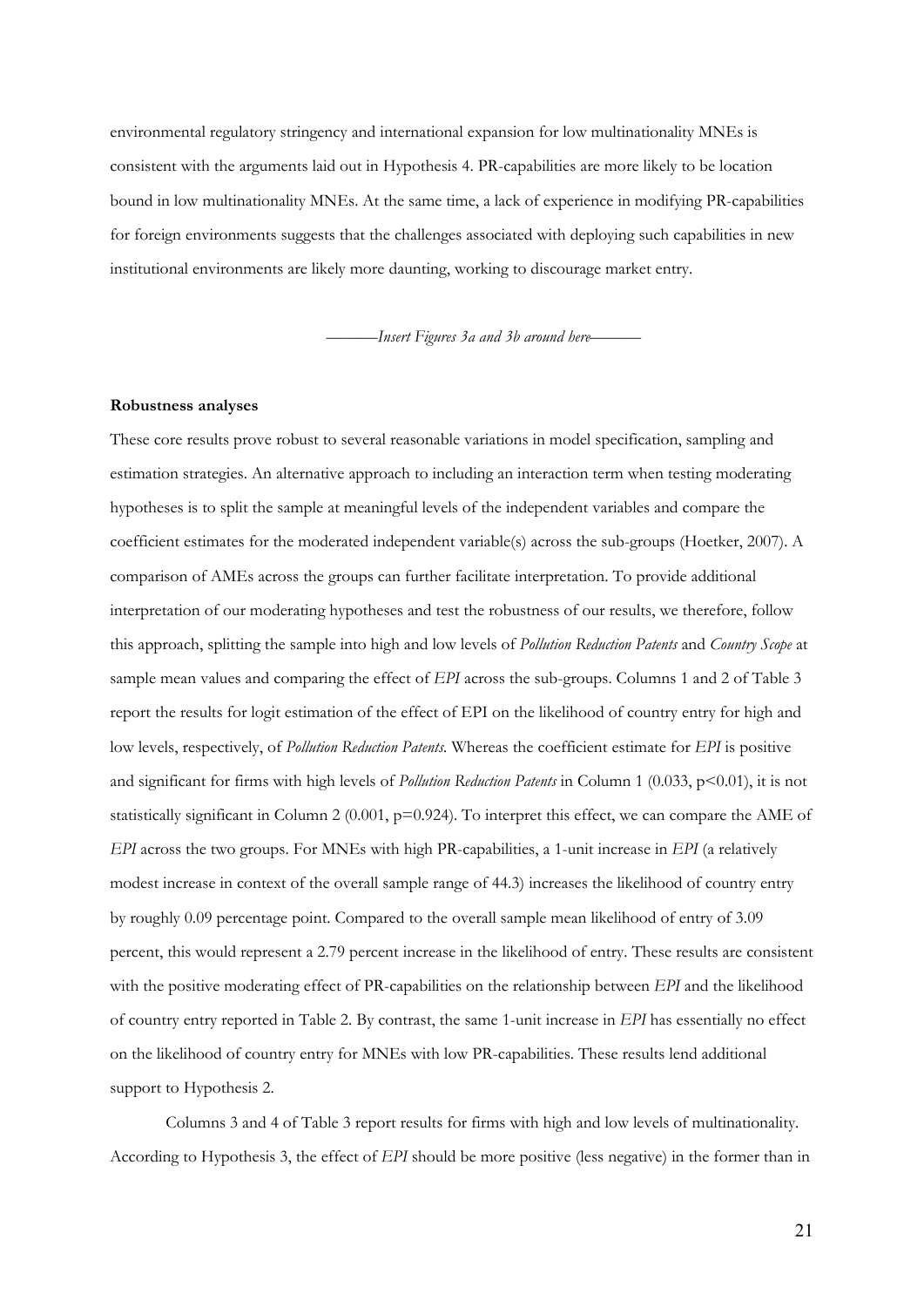the latter. However, coefficient estimates for *EPI* are nearly identical in both columns and, in any event, not statistically significant in either case. These results fail to provide additional support for Hypothesis 3 and suggest that the support for the positive moderating effects of firm multinationality detailed above need to be interpreted cautiously.

 Columns 5-8 of Table 3 report results for four sample subgroups based on levels of both *Pollution Reduction Patents* and *Country Scope*. Column 5 reports results for firms above sample mean levels of both measures. The coefficient estimate for *EPI* is positive and significant for firms with high PR-capabilities and high multinationality (0.040 p $\leq$ 0.01). The AME of a 1-unit increase in *EPI* is a 0.11 percentage point increase in the likelihood of country entry, an increase of 3.58 percent as compared to the sample mean. Columns 6-8 report results for the high PR-capabilities/low multinationality, low PR-capabilities/high multinationality and low PR-capabilities/low multinationality, subsamples respectively. Coefficient estimates for *EPI* are in all cases smaller in magnitude than the estimate reported in Column 5 and, in any event, not statistically significant for any of the remaining subgroups. These results indicate that the positive moderating effect of PR-capabilities on the relationship between environmental regulatory stringency and the likelihood of country entry relationship is strongest for, and, indeed, only significant with respect to, high multinationality firms, providing additional support for Hypothesis 4.

 A second alternative estimation strategy addresses the fact that among the 17,283 sample observations (over 357 firm-expansion years) in the sample, there are only 534 positive outcomes (instances of new foreign subsidiary establishment). To address the potential for small-sample bias in maximum likelihood logit estimation, we conduct a supplementary analysis using penalized maximum likelihood estimation. The coefficients on the terms representing the interaction between *EPI* and *Pollution Reduction Patents* and that between *EPI* and *Country Scope* are positive and statistically significant in Column 1 of Table 4 in line with Hypotheses 2 and 3, respectively. The interaction between *EPI* and *Pollution Reduction Patents* is significant for sub-sample of high-multinationality MNEs (Column 2) but not lowmultinationality MNEs (Column 3), again consistent with Hypothesis 4.

 Our sample contains only firm-years for which firms elected to establish a new foreign manufacturing subsidiary. However, to the extent that the decision to engage in international expansion in a given year may be influenced by firm characteristics, such as global footprint or its technological initiatives to develop pollution reduction technologies, results reported in Table 2 may suffer from sample selection bias. To address this possibility, we reestimate the main specification using a maximumlikelihood probit model that accounts for sample selection. We include all firm-level RHS variables, a set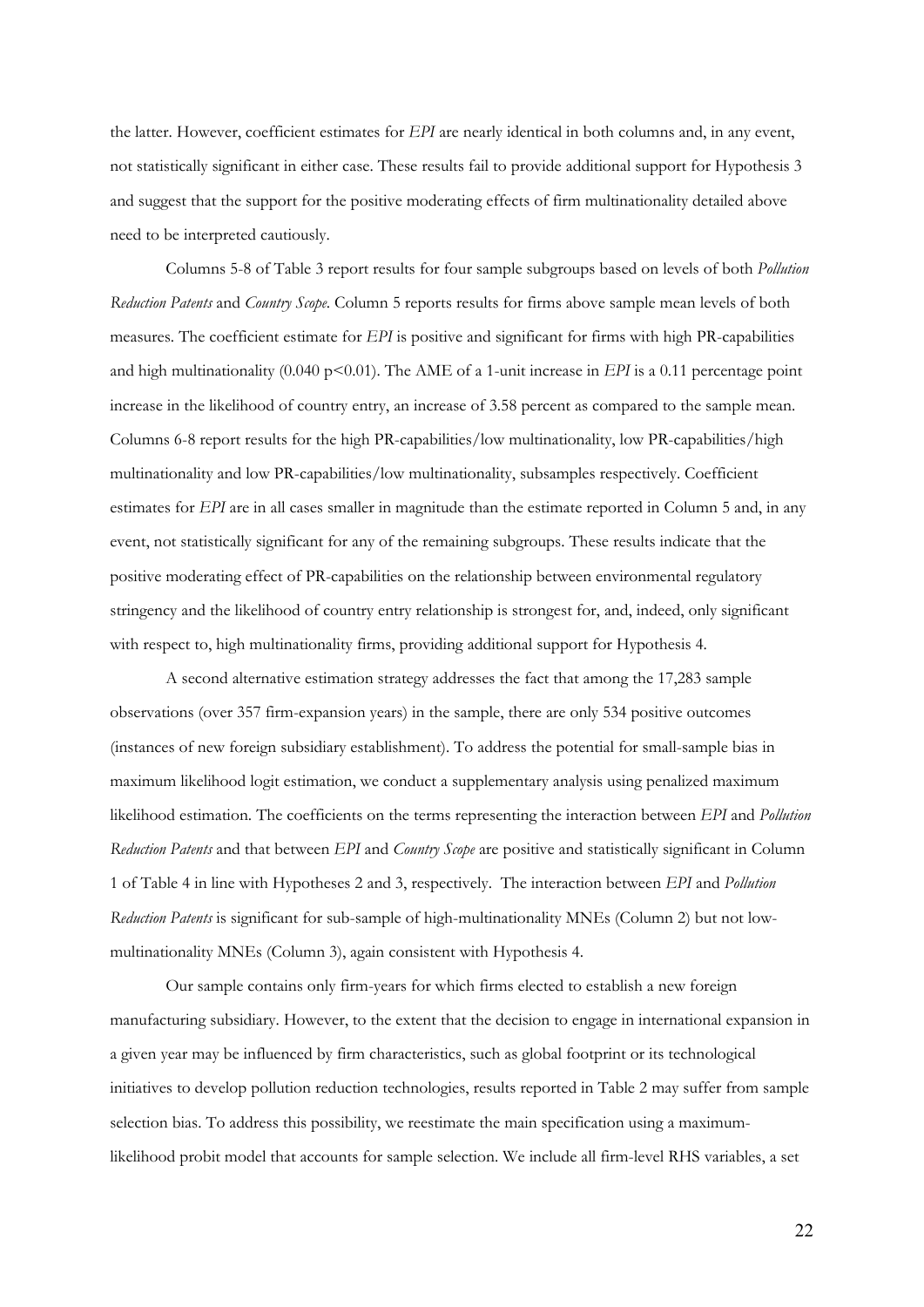of firm-dummies and a set of year dummies in the selection equation, relying on the nonlinear functional form for identification. Results for the outcome equation are reported in Columns 4-6 of Table 4. Results, reported in Columns 4-6 of Table 4 are again fully consistent with those reported in Columns 3-5 of Table 2.

 In addition to the above alternative estimation strategies we also estimated several alternative model specifications. While we control for several country- and firm-level factors that may influence international expansion decisions, it is possible that country- or firm-level influences we are unable to measure may be salient to our analysis. We therefore reestimate the main specification and the high- and low-multinational sub-sample estimations in three ways: first, including a set of dummy variables for the 49 countries in the sample and, second, including a set of firm dummy variables for the 124 sample firms and, finally, including a set of firm-year dummies for all 357 firm-expansion years. Results for all nine estimations are fully consistent with the respective estimations reported in Columns 3-5 of Table 2.4

Another modification replaces the environmental regulatory stringency measure based on a *positive* indication of the quality of a country's environmental performance (*EPI*), with a *negative* measure based on the extent of pollution. Specifically we divide the total amount of carbon dioxide (CO2) emissions from manufacturing (in metric tons) by the country's total value added in the manufacturing sector (in constant US dollars). We then log this value to account for the increasing difficulty of reducing  $CO<sub>2</sub>$  emissions. This negative approach to regulatory stringency measurement is similar to that used in prior management studies into the role of environmental regulation on FDI (Madsen, 2009). Results are unchanged from those reported in Table 2. To address the concern that patent counts provide an inaccurate measure of the value of firm resources, we replace our four-year patent count measure with a four-year count of the number of forward citations to the patent (Hall, Jaffe, & Trajtenberg, 2005). Again, results align with those reported in Table 2.

 Finally, we address the possibility of auto-correlation in expansion decisions that is not fully controlled for by controlling for the number of firm subsidiaries in a host. We reestimate the main specifications using a restricted sample where countries hosting any firm subsidiaries in a given firmexpansion year are removed from the firm-expansion year choice set. Results are again fully consistent with those reported in Table 2.

### **DISCUSSION AND CONCLUSION**

1

<sup>&</sup>lt;sup>4</sup> These and all other unreported results are available from the authors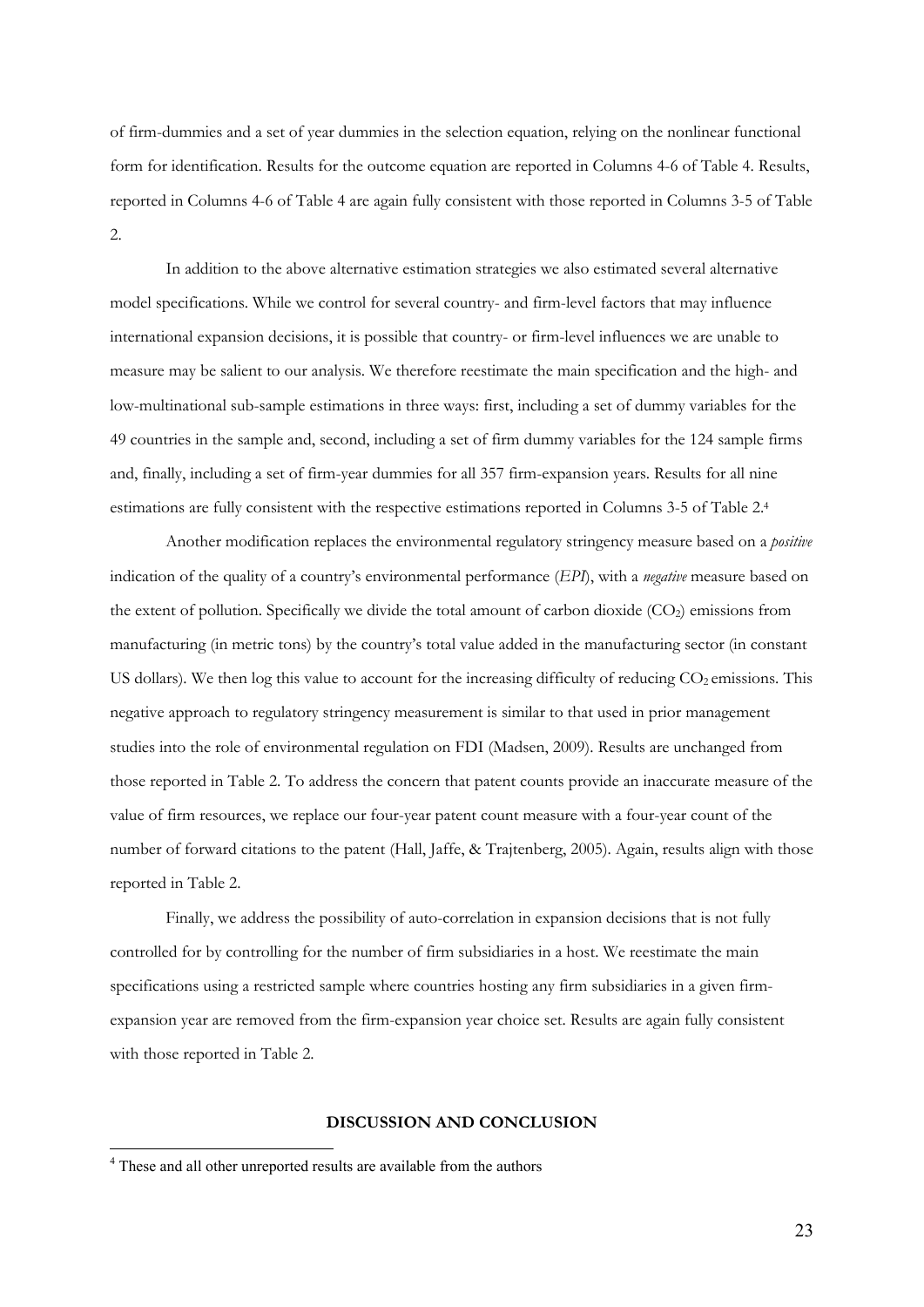In this study we set out to better understand how environmental regulations influence firm international expansion decisions. Building on Teece's (2014) dynamic capabilities-based theory of the multinational enterprise we argued that while the costs and constraints imposed by stronger national environmental regulations would, on balance, tend to decrease the attractiveness of a potential host country for expansion of manufacturing operations, this effect would be weaker for firms possessing unique capabilities for pollution reduction. At the same time, experience with establishing new foreign subsidiaries and arbitrage advantages associated with a larger global footprint would also mitigate the entry-deterring effect of stronger environmental regulations. Finally, because more multinational firms would have greater incentives and skills for modifying capabilities to work in new host-country environments, the positive moderating effect of PR-capabilities would be strengthened yet further for high multinationality firms.

 We tested our arguments using data on 523 instances of international manufacturing expansion into 49 potential host countries by 124 Japanese chemical industry firms between 2001 and 2010 confirmed our findings. By using firm pollution reduction patents to measure PR-capabilities, our methodological approach offered an advance on prior research which has relied on less objective data that may not effectively distinguish between general and firm-specific advantages. Empirical tests, provided both statistically significant and practically meaningful support for our arguments.

 These findings build on the findings of recent studies that have drawn attention to the importance of understanding firm heterogeneity when assessing the impact of environmental regulation (Albrizio et al., 2014; Madsen, 2009). While our results confirmed the findings common to much prior research that stronger environmental regulations do not have an overall negative impact on host country investment, we also found that the effects are, in fact, meaningful when firm heterogeneity is taken into account, with some evidence that both camps—those arguing that the influence is detrimental and those that it is beneficial—being correct. Although we did find some indication that firms with low levels of capabilities for reducing pollution do seem to be discouraged from entering markets with more stringent environmental regulation, the effect is almost disappears in firms with PR-capabilities. At the same time, we found that stronger regulations work to *increase* host-country attractiveness for firms whose capabilities position them to benefit from stronger regulations.

Our study makes an important contribution to prior research highlighting the importance of paying attention to the multinational character of MNEs and considering the impact the aggregate global footprint can have on how and where firms locate activities (Madsen, 2009; Surroca et al., 2010). Although

24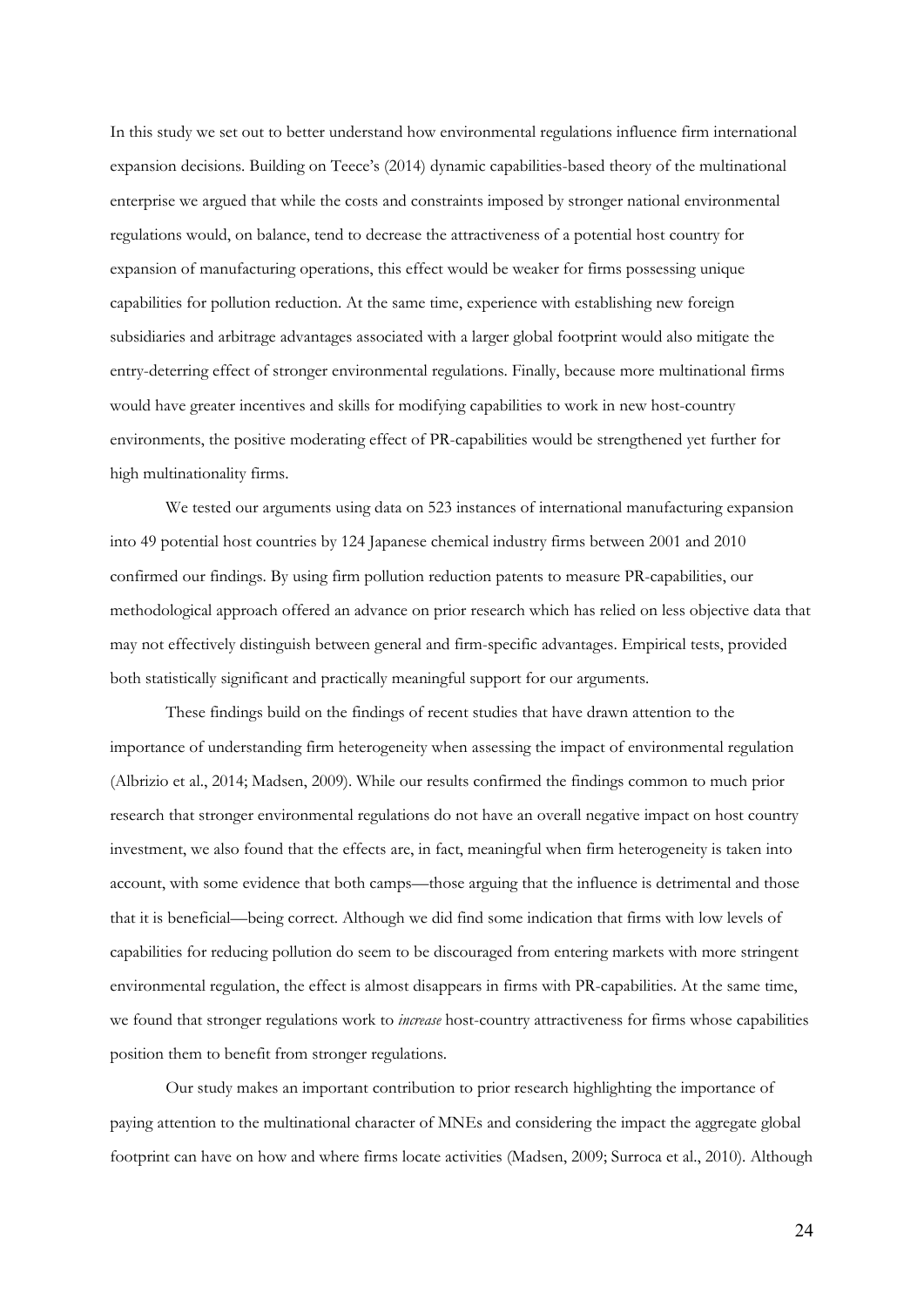capabilities are important, the potential and incentives to design environmental technologies to suit only local environments may lead to such advantages becoming stranded in individual locales. Firms with more global operations have the incentives and experience to ensure that such capabilities are exploited more fully—an important societal benefit in light of the potential to increase environmental as well as economic well-being. The source of such incentives may be overlooked if analyses rely solely on measures of dyadic distance between home- and host-countries.

Results of our study also hold implications for managers, who can obtain a better perspective on where competition may originate in response to environmental regulatory changes in a country where they conduct business. It also suggests the importance of being open minded to the possibilities of stricter regulation providing profitable opportunities as well as potential performance challenges. Such thinking will also be of relevance to policy makers concerned about the potential consequences of strengthening their environmental regulatory regimes.

 The implications of our results for policy makers are particularly salient when considering the desire among government officials to use regulation to enhance national competitiveness. Building on the work of Porter and Van der Linde (1995) scholars have argued that stronger national regulation act to spur domestic firms to innovate, in turn developing capabilities placing them ahead of foreign rivals lacking such institutional incentives to improve environmental performance. However, the results here highlight the potential for such regulations to attract *stronger* foreign incumbents. Accordingly, depending on the level of regulatory stringency, the capabilities of domestic firms vis-à-vis foreign rivals and the extent to which increased foreign competition may act as an incentive or disincentive for environmental innovation, the outcome of stronger regulations may have the opposite effect of the hoped for effect. This problem is likely to be especially acute in courtiers with lower environmental stringency seeking to strengthen their environmental regulatory regimes. Stronger regulations may attract stronger foreign rivals, hurting domestic industry. However, as Dowell and colleagues (2000) note, intentionally maintaining weak regulations may end up attracting poor quality and less competitive firms.

## **Limitations and future directions**

Although our results were robust to several reasonable changes in equation terms, sampling and estimation strategy, there were of course limitations to our analysis. Perhaps most apparent is the need to rely on an indirect measure of environmental regulation. The inherent challenges of developing a timevarying measure of environmental regulation that is comparable across a large number of countries have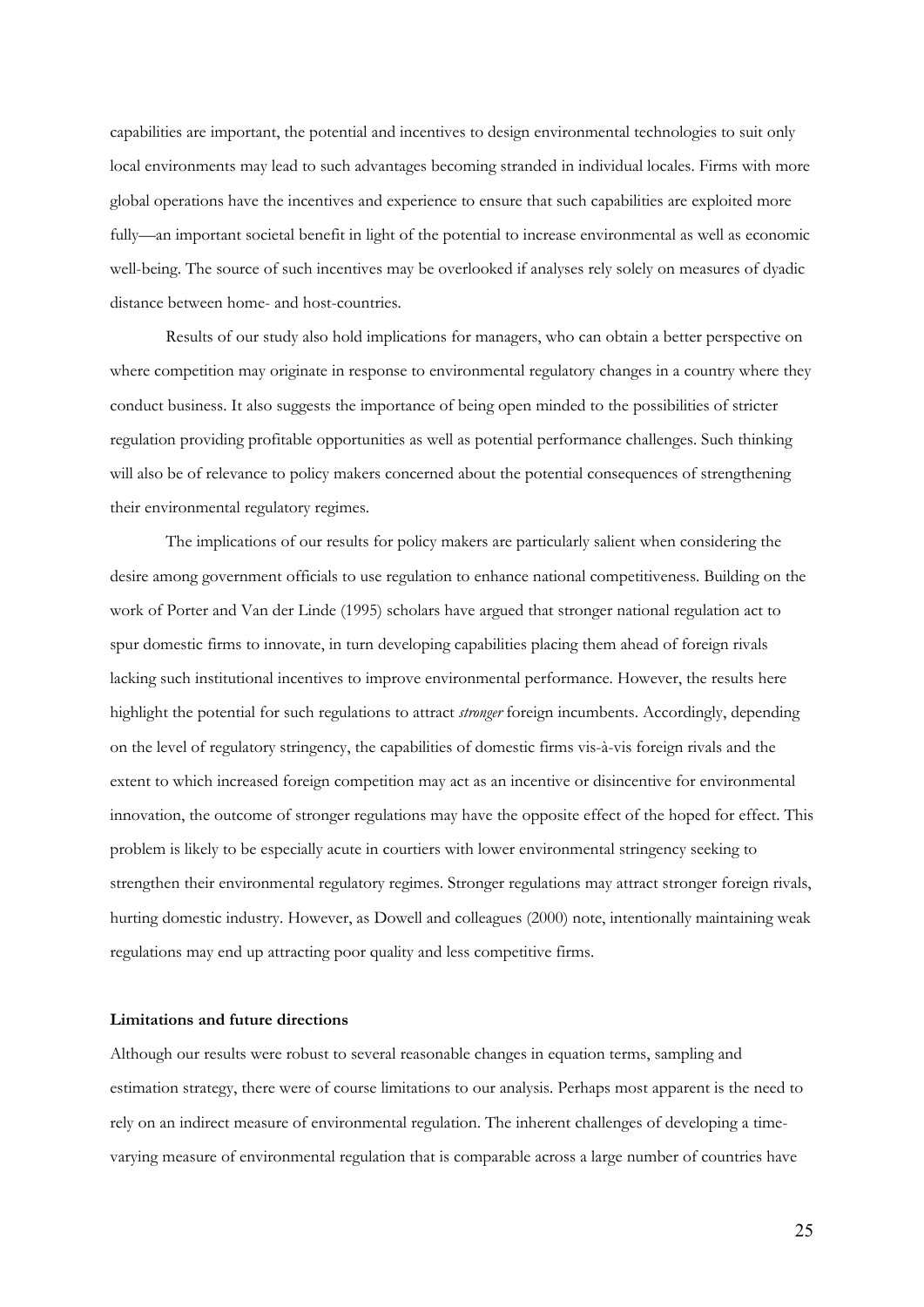forced the reliance on such proxy measures. Recently, Albrizio and colleagues at the OECD (2014), have made important efforts to address this problem, developing a measure of environmental policy stringency. Unfortunately, their measure only covers 24 OECD countries, less than half of those in our sample, resulting in a substantial loss of variation in our main independent variable and a loss of nearly 2/3 of instances of international manufacturing expansion that prohibited its use for our study. Although the relatively high bivariate correlation of roughly 0.60 with the *EPI* values for the same 24 countries suggests we are picking up much of the same factors, future research would undoubtedly benefit from the use of more direct measures.

 The manner in which firm multinationality influences how firms choose to deploy existing PRcapabilities suggests a natural follow-up question. Namely, how does such multinationality influence the development of pollution reduction capabilities. Berrone and colleagues (2013) found that differences in regulation across US states influenced the development of PR-capabilities. Future research might build on their findings by studying how the global footprint of an MNE, which is likely to have both substantially greater variation in regulatory stringency and more opportunities for institutional arbitrage (Surroca et al., 2010) than jurisdictions within a single country.

When assessing the impact of environmental regulation on business activity, the assumptions are all too often approached from a negative perspective. By contrast, this study demonstrates that stronger regulations actually encourage market entry by the most environmentally capable firms. This evidence runs against a common perception that MNEs are responsible for worsening global environmental degradation. Sharfman and colleagues (2004), in laying a convincing case for why MNEs will often have superior environmental performance, note that this perception as the MNE as vehicle for environmental destruction persists. These findings provide further evidence of the careful need to assess the positive role MNEs may play in diffusing state-of-the-art environmental technologies around the globe.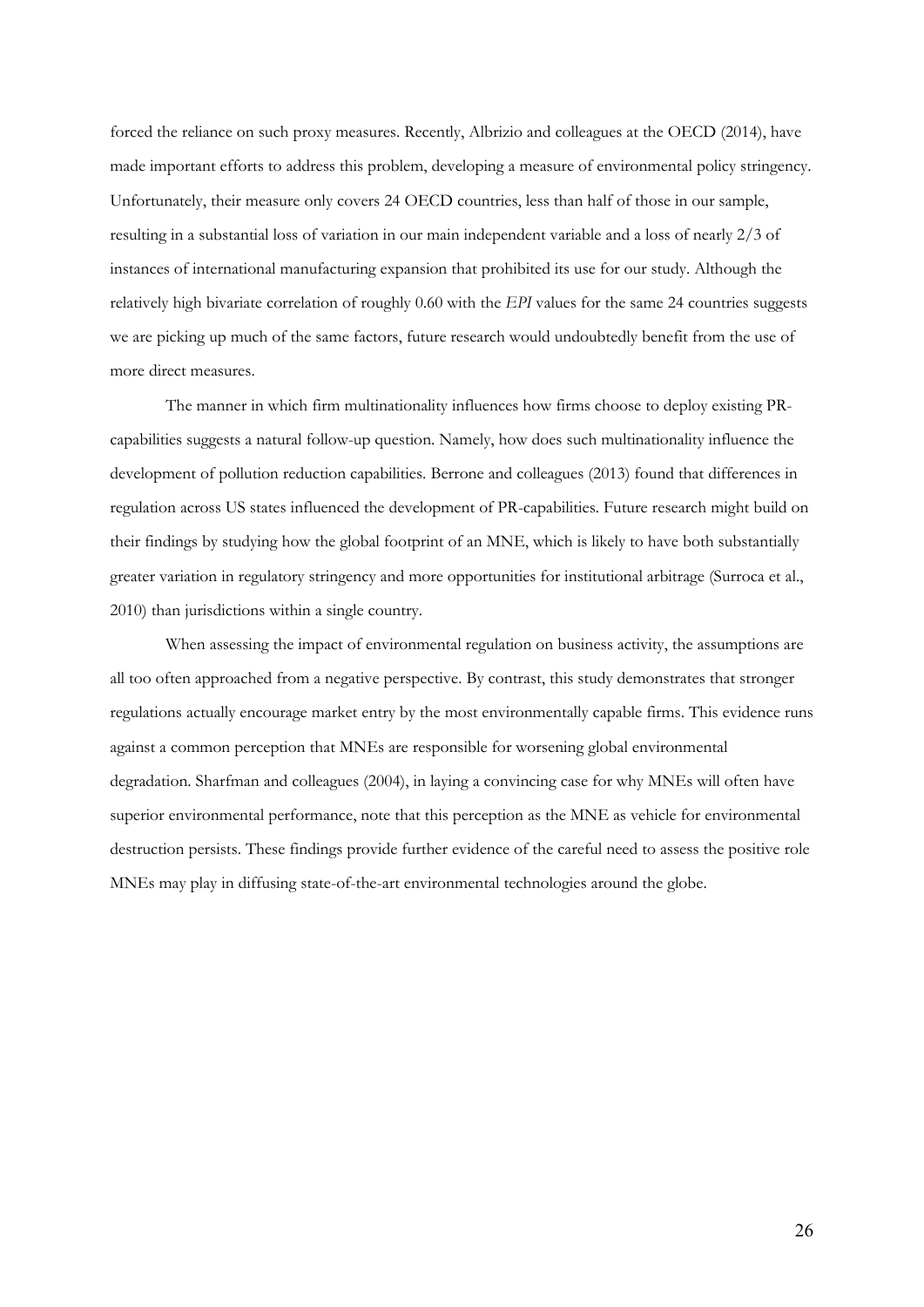#### **REFERENCES**

- Albrizio, S., Botta, E., Koźluk, T., & Zipperer, V. 2014. "Do Environmental Policies Matter for Productivity Growth?: Insights from New Cross-Country Measures of Environmental Policies", **OECD Economics Department Working Papers, No. 1176**. OECD Publishing. http://dx.doi.org/10.1787/5jxrjncjrcxp-en.
- Aragon-Correa, J. A., & Sharma, S. 2003. A contingent resource-based view of proactive corporate environmental strategy. **Academy of Management Review**, 28(1): 71-88.
- Barney, J. 1991. Firm Resources and Sustained Competitive Advantage. **Journal of Management**, 17(1): 99-120.
- Belsley, D. A., Kuh, E., & Welsch, R. E. 1980. **Regression diagnostics: Identifying influential observations and sources of collinearity**. New York: John Wiley and Sons.
- Berchicci, L., & King, A. 2007. Postcards from the Edge A Review of the Business and Environment Literature. **Academy of Management Annals**, 1: 513-547.
- Berrone, P., Fosfuri, A., Gelabert, L., & Gomez-Mejia, L. R. 2013. Necessity as the mother of "green' inventions: Institutional pressures and environmental innovations. **Strategic Management Journal**, 34(8): 891-909.
- Boiral, O. 2007. Corporate greening through ISO 14001: a rational myth? **Organization Science**, 18(1): 127-146.
- Buckley, P. J., & Casson, M. 1976. **The future of the multinational enterprise**. London: Macmillan.
- Chatterjee, S., & Wernerfelt, B. 1991. The link between resources and type of diversification: Theory and evidence. **Strategic management journal**, 12(1): 33-48.
- Christmann, P. 2004. Multinational companies and the natural environment: Determinants of global environmental policy. **Academy of Management Journal**, 47(5): 747-760.
- Christmann, P., & Taylor, G. 2012. International business and the environment. In P. Bansal, & A. J. Hoffman (Eds.), **The Oxford Handbook of Business and the Natural Environment**: 50-69. New York: Oxford University Press.
- Coeurderoy, R., & Murray, G. 2008. Regulatory environments and the location decision: Evidence from the early foreign market entries of new-technology-based firms. **Journal of International Business Studies**, 39(4): 670-687.
- Cuervo-Cazurra, A., Maloney, M. M., & Manrakhan, S. 2007. Causes of the difficulties in internationalization. **Journal of International Business Studies**, 38(5): 709-725.
- Deephouse, D. L. 1996. Does isomorphism legitimate? **Academy of management journal**, 39(4): 1024- 1039.
- Delios, A., & Henisz, W. J. 2003. Political hazards, experience, and sequential entry strategies: The international expansion of Japanese firms, 1980–1998. **Strategic management journal**, 24(11): 1153-1164.
- Delmas, M. A., & Toffel, M. W. 2008. Organizational responses to environmental demands: Opening the black box. **Strategic Management Journal**, 29(10): 1027-1055.
- Dowell, G., Hart, S., & Yeung, B. 2000. Do corporate global environmental standards create or destroy market value? **Management Science**, 46(8): 1059-1074.
- Dunning, J. H. 1988. The eclectic paradigm of international production: a restatement and some possible extensions. **Journal of international business studies**: 1-31.
- Dunning, J. H. 1998. Location and the multinational enterprise: a neglected factor? **Journal of international business studies**: 45-66.
- Emerson, J. W., Hsu, A., Levy, M. A., de Sherbinin, A., Mara, V., Esty, D. C., & Jaiteh, M. 2012. Environmental performance index and pilot trend environmental performance index. **New Haven: Yale Center for Environmental Law and Policy**.
- Esty, D. C., & Porter, M. E. 2005. National environmental performance: an empirical analysis of policy results and determinants. **Environment and development economics**, 10(04): 391-434.
- Fleming, L., & Sorenson, O. 2001. Technology as a complex adaptive system: evidence from patent data. **Research Policy**, 30(7): 1019-1039.
- Ghemawat, P. 2007. **Redefining Global Strategy: Crossing Borders in a World where Differences**  *Still Matter*: Harvard Business Press.
- Goto, A., & Motohashi, K. 2007. Construction of a Japanese Patent Database and a first look at Japanese patenting activities. **Research Policy**, 36(9): 1431-1442.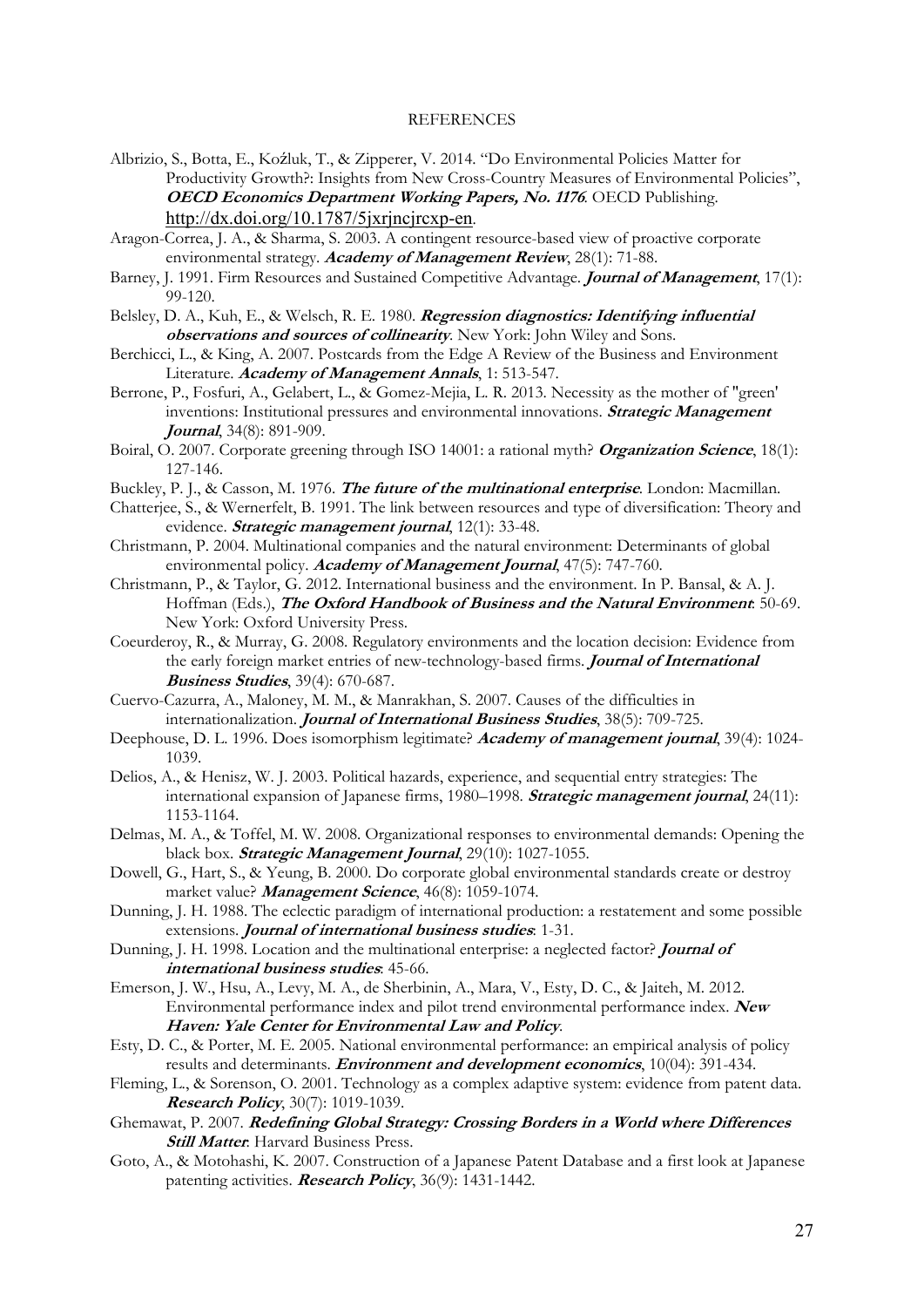- Hall, B. H., Jaffe, A., & Trajtenberg, M. 2005. Market value and patent citations. **Rand Journal of Economics**, 36(1): 16-38.
- Hart, S. L. 1995. A Natural-Resource-Based View of the Firm. **Academy of Management Review**, 20(4): 986-1014.
- Hart, S. L., & Ahuja, G. 1996. Does it pay to be green? An empirical examination of the relationship between emission reduction and firm performance. **Business strategy and the Environment**, 5(1): 30-37.
- Helfat, C. E., & Lieberman, M. B. 2002. The birth of capabilities: market entry and the importance of prehistory. **Industrial and Corporate Change**, 11(4): 725-760.
- Henisz, W. J. 2003. The power of the Buckley and Casson thesis: the ability to manage institutional idiosyncrasies. **Journal of international business studies**: 173-184.
- Hennart, J.-F. o. 1982. **A theory of multinational enterprise**. Ann Arbor: University of Michigan Press.
- Hennart, J. F. 2011. A theoretical assessment of the empirical literature on the impact of multinationality on performance. **Global Strategy Journal**, 1(1‐2): 135-151.
- Hoetker, G. 2007. The use of logit and probit models in strategic management research: Critical issues. **Strategic Management Journal**, 28(4): 331.
- Holburn, G. L., & Zelner, B. A. 2010. Political capabilities, policy risk, and international investment strategy: Evidence from the global electric power generation industry. **Strategic Management Journal**, 31(12): 1290-1315.
- Hymer, S. H. 1976. **The international operations of national firms: A study of direct foreign investment**: MIT press Cambridge, MA.
- Jaffe, A. B., Newell, R. G., & Stavins, R. N. 2005. A tale of two market failures: Technology and environmental policy. **Ecological Economics**, 54(2-3): 164-174.
- Jaffe, A. B., Peterson, S. R., Portney, P. R., & Stavins, R. N. 1995. Environmental regulation and the competitiveness of US manufacturing: what does the evidence tell us? **Journal of Economic literature**: 132-163.
- Jauch, L. R., Osborn, R. N., & Martin, T. N. 1980. Structured content analysis of cases: A complementary method for organizational research. **Academy of Management Review**, 5(4): 517-525.
- Jensen, R., & Szulanski, G. 2004. Stickiness and the adaptation of organizational practices in cross-border knowledge transfers. **Journal of International Business Studies**, 35(6): 508-523.
- Kaufmann, D., Kraay, A., & Mastruzzi, M. 2009. Governance matters VIII: aggregate and individual governance indicators, 1996-2008. **World bank policy research working paper**(4978).

Kaufmann, D., Kraay, A., & Zoido-Lobatón, P. 2000. Governance matters. **Finance Dev**, 37(2): 10.

- King, A., & Lenox, M. 2002. Exploring the locus of profitable pollution reduction. **Management Science**, 48(2): 289-299.
- King, A. A., & Shaver, J. M. 2001. Are aliens green? Assessing foreign establishments' environmental conduct in the United States. **Strategic Management Journal**, 22(11): 1069-1085.
- King, G., Tomz, M., & Wittenberg, J. 2000. Making the most of statistical analyses: Improving interpretation and presentation. **American journal of political science**: 347-361.
- Klassen, R. D., & Whybark, D. C. 1999. The impact of environmental technologies on manufacturing performance. **Academy of Management journal**, 42(6): 599-615.
- Kogut, B., & Zander, U. 1993. Knowledge of the firm and the evolutionary theory of the multinational corporation. **Journal of international business studies**: 625-645.
- Kolk, A., & Pinkse, J. 2008. A perspective on multinational enterprises and climate change: Learning from "an inconvenient truth"? **Journal of International Business Studies**, 39(8): 1359-1378.
- Kostova, T., Roth, K., & Dacin, M. T. 2008. Institutional theory in the study of multinational corporations: A critique and new directions. **Academy of Management Review**, 33(4): 994- 1006.
- Kostova, T., & Zaheer, S. 1999. Organizational legitimacy under conditions of complexity: The case of the multinational enterprise. **Academy of Management review**, 24(1): 64-81.
- Lapre, M. A., Mukherjee, A. S., & Van Wassenhove, L. N. 2000. Behind the learning curve: Linking learning activities to waste reduction. **Management Science**, 46(5): 597-611.
- Lu, J. W., & Beamish, P. W. 2004. International diversification and firm performance: The S-curve hypothesis. **Academy of management journal**, 47(4): 598-609.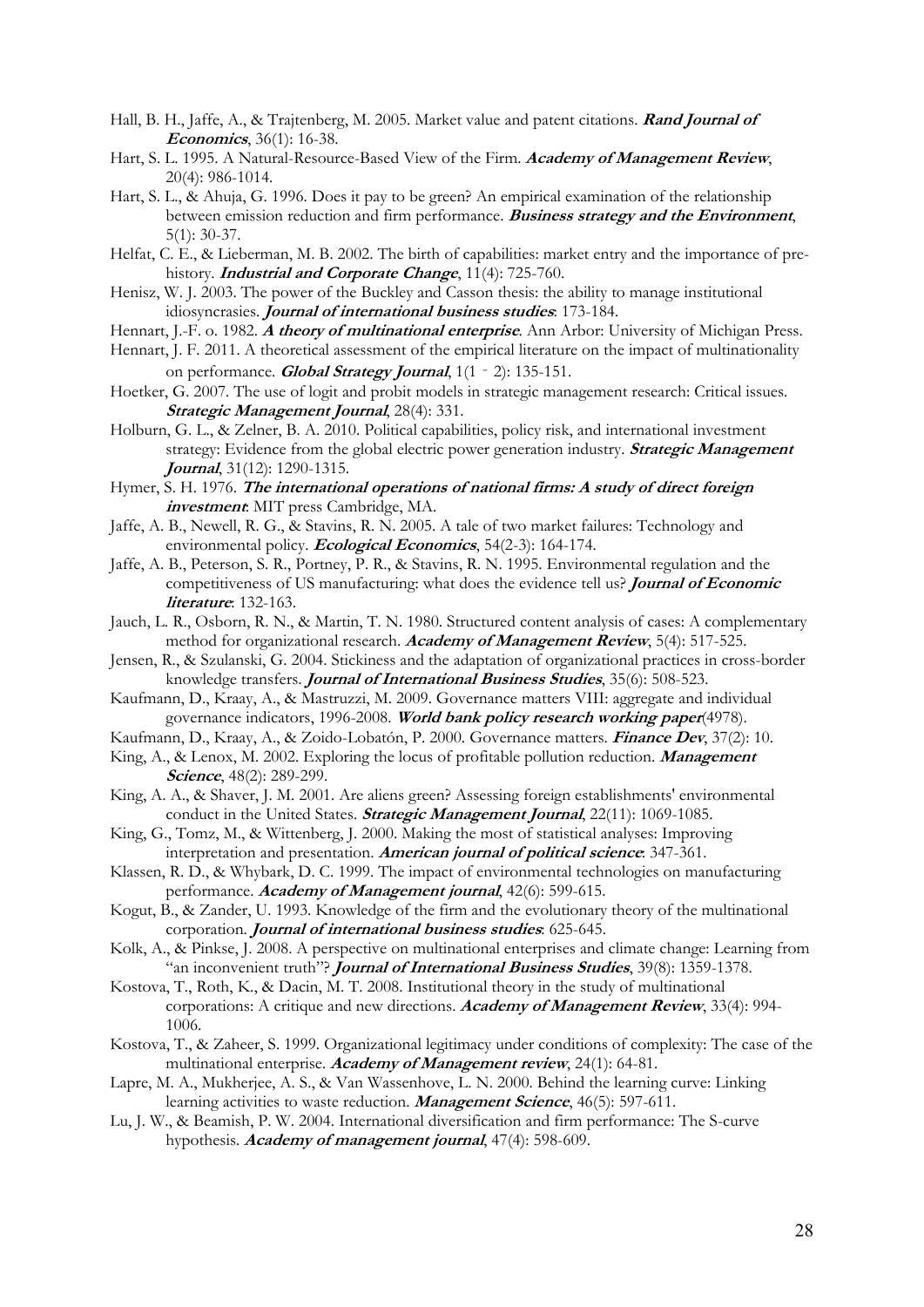- Madsen, P. M. 2009. Does Corporate Investment Drive a "Race to the Bottom" in Environmental Protection? A Reexamination of the Effect of Environmental Regulation on Investment. **Academy of Management Journal**, 52(6): 1297-1318.
- Marcus, A. A. 1980. The environmental protection agency. In J. Q. Wilson (Ed.), **The politics of regulation**. New York: Basic Books.
- Marcus, A. A., Geffen, D., & Sexton, K. 2002. **Reinventing environmental regulation : lessons from Project XL.** Washington, DC: Resources for the Future.
- McWilliams, A., & Siegel, D. 2001. Corporate social responsibility: A theory of the firm perspective. **Academy of Management Review**, 26(1): 117-127.
- Nanda, R., Younge, K., & Fleming, L. 2013. Innovation and entrepreneurship in renewable energy. In A. Jaffe, & B. Jones (Eds.), **The Changing Frontier: Rethinking Science and Innovation Policy**. Chicago: University of Chicago Press.
- North, D. C. 1981. **Structure and change in economic history** (1st ed.). New York: Norton.
- Porter, M. E., & van der Linde, C. 1995. Toward a New Conception of the Environment-Competitiveness Relationship. **Journal of Economic Perspectives**, 9(4): 97-118.
- Priem, R. L., & Butler, J. E. 2001. Tautology in the resource-based view and the implications of externally determined resource value: Further comments. **Academy of Management review**, 26(1): 57-66.
- Rugman, A. M., & Verbeke, A. 2001. Subsidiary specific advantages in multinational enterprises. **Strategic Management Journal**, 22(3): 237-250.
- Schmidheiny, S. 1992. *Changing course: A global business perspective on development and the* **environment**: MIT press.
- Sharfman, M. P., Shaft, T. M., & Tihanyi, L. 2004. A model of the global and institutional antecedents of high-level corporate environmental performance. **Business & Society**, 43(1): 6-36.
- Shaver, J. M. 2007. Interpreting empirical results in strategy and management research. **Research methodology in strategy and management**, 4: 273-293.
- Silverman, B. S. 1999. Technological resources and the direction of corporate diversification: Toward an integration of the resource-based view and transaction cost economics. **Management Science**, 45(8): 1109-1124.
- Smart, B. 1992. Beyond compliance. A new industry view of the environment, **Beyond compliance. A new industry view of the environment**: World Resosurces Institute.
- Surroca, J., Tribo, J. A., & Waddock, S. 2010. Corporate Responsibility and Financial Performance: The Role of Intangible Resources. **Strategic Management Journal**, 31(5): 463-490.
- Tallman, S., & Li, J. 1996. Effects of international diversity and product diversity on the performance of multinational firms. **Academy of Management journal**, 39(1): 179-196.
- Teece, D. J. 1986. Profiting from Technological Innovation Implications for Integration, Collaboration, Licensing and Public-Policy. **Research Policy**, 15(6): 285-305.
- Teece, D. J. 2014. A dynamic capabilities-based entrepreneurial theory of the multinational enterprise. **Journal of International Business Studies**, 45(1): 8-37.
- Teece, D. J., Pisano, G., & Shuen, A. 1997. Dynamic capabilities and strategic management. **Strategic Management Journal**, 18(7): 509-533.
- Tsai, S.-H., & Child, J. 1997. Strategic responses of multinational corporations to environmental demands. **Journal of General Management**, 23: 1-22.
- UNCTAD. 2015. World Investment Report 2015: Reforming International Investment Governance.
- Vogel, D. 1997. Trading up and governing across: transnational governance and environmental protection. **Journal of European public policy**, 4(4): 556-571.
- Vogel, D., & Rugman, A. M. 1997. Environmentally related trade disputes between the United States and Canada. **American Review of Canadian Studies**, 27(2): 271-292.
- Yu, T., & Cannella, A. A. 2007. Rivalry between multinational enterprises: An event history approach. **Academy of Management Journal**, 50(3): 665-686.
- Zaheer, S. 1995. Overcoming the liability of foreignness. **Academy of Management journal**, 38(2): 341- 363.
- Zelner, B. A. 2009. Using simulation to interpret results from logit, probit, and other nonlinear models. **Strategic Management Journal**, 30(12): 1335-1348.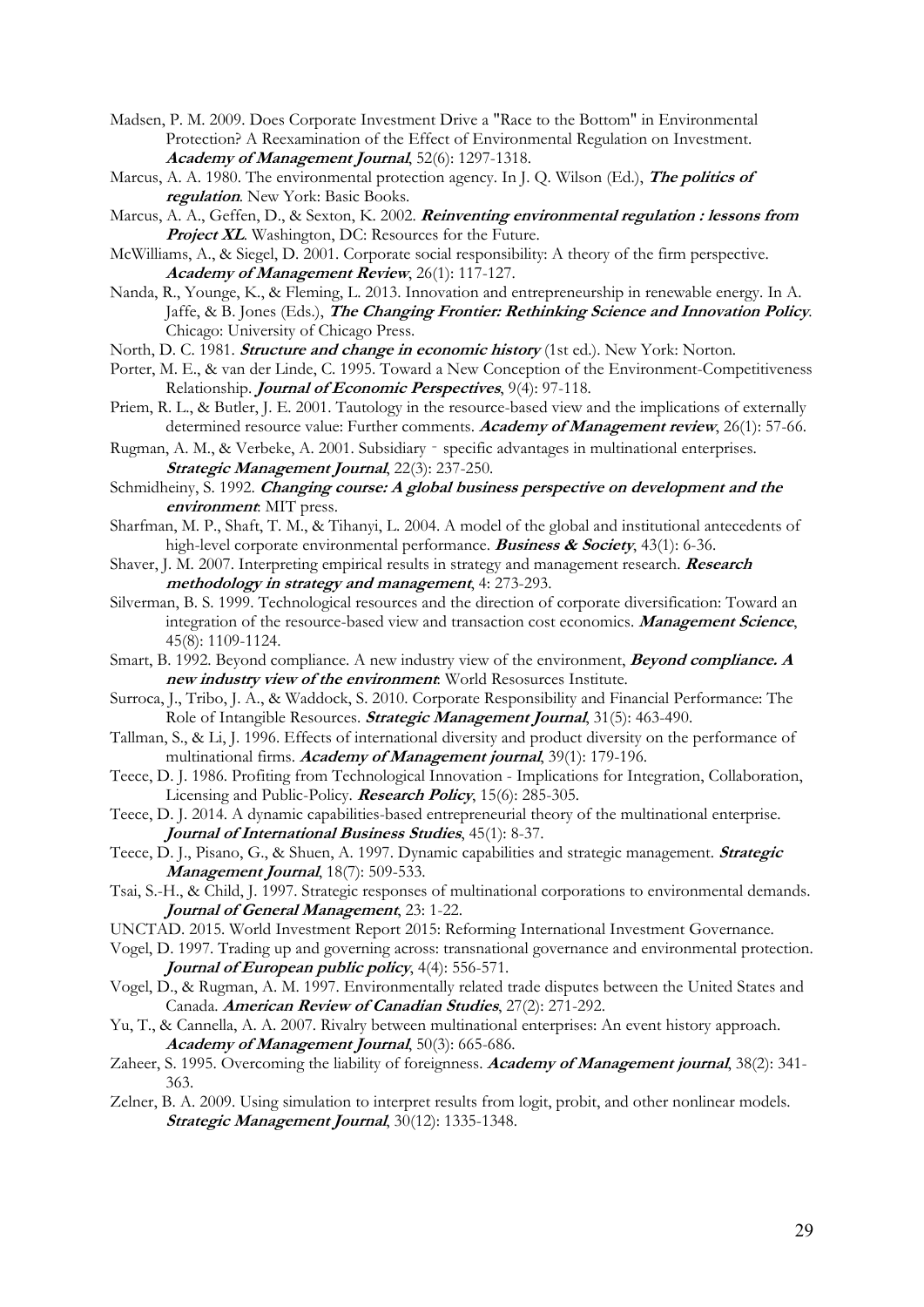#### **TABLES AND FIGURES**

# Table 1. Descriptive statistics and pair-wise correlations

|                                     | Mean     | S.D.     | Min      | Max      |                  |         | 3       | 4                   |        | $\Omega$ |           | 8      | 9       | 10   |        |
|-------------------------------------|----------|----------|----------|----------|------------------|---------|---------|---------------------|--------|----------|-----------|--------|---------|------|--------|
| 1. GDP per capita                   | 20539.99 | 18206.15 | 361.97   | 87772.69 |                  |         |         |                     |        |          |           |        |         |      |        |
| 2. GDP                              | 788.92   | 1864.02  | 8.84     | 13682.00 | 0.23             |         |         |                     |        |          |           |        |         |      |        |
| 3. GDP Growth                       | 3.52     | 3.46     | $-8.86$  | 18.29    | $-0.33$          | $-0.09$ |         |                     |        |          |           |        |         |      |        |
| 4. Geographic Distance              | 8581.02  | 3201.42  | 156.67   | 18549.61 | 14<br>$\theta$ . | 0.11    | $-0.25$ | $\overline{a}$      |        |          |           |        |         |      |        |
| 5. Government Effectiveness         | 0.81     | 0.92     | $-1.11$  | 2.43     | 0.83             | 0.19    | $-0.31$ | 0.07                | $\sim$ |          |           |        |         |      |        |
| 6. FDI                              | 23.53    | 52.92    | $-29.68$ | 734.01   | 0.26             | 0.58    | $-0.03$ | (0.06)              | 0.23   |          |           |        |         |      |        |
| 7. Number Country Subsidiaries      | 0.38     | 1.30     | 0.00     | 41.00    | 0.00             | 0.39    | 0.10    | $-0.1$ <sup>'</sup> | (0.05) | 0.28     |           |        |         |      |        |
| 8. Firm Sales                       | 23.23    | 24.99    | 0.42     | 124.62   | 0.00             | 0.00    | 0.02    | 0.00                | 0.00   | 0.03     | 0.17      |        |         |      |        |
| 9. Firm R&D Intensity               | 0.05     | 0.05     | 0.00     | 0.34     | 0.01             | 0.00    | $-0.03$ | 0.00                | 0.00   | 0.04     | (0.00)    | 0.00   |         |      |        |
| 10. Country Scope                   | 7.05     | 4.60     | 1.00     | 21.00    | 0.01             | 0.00    | 0.00    | 0.00                | 0.00   | 0.02     | 0.24      | 0.59   | $-0.11$ |      |        |
| 11. Pollution Reduction Patents     | 5.37     | 9.96     | 0.00     | 75.00    | 0.00             | 0.00    | $-0.04$ | 0.00                | 0.00   | 0.01     | 0.08      | 0.33   | $-0.05$ | 0.27 |        |
| 12. Environmental Performance Index | 56.01    | 9.42     | 33.66    | 77.99    | 0.66             | 0.06    | $-0.36$ | (0.17)              | 0.63   | 0.12     | $-(1.04)$ | (0.01) | 0.02    | 0.01 | (0.01) |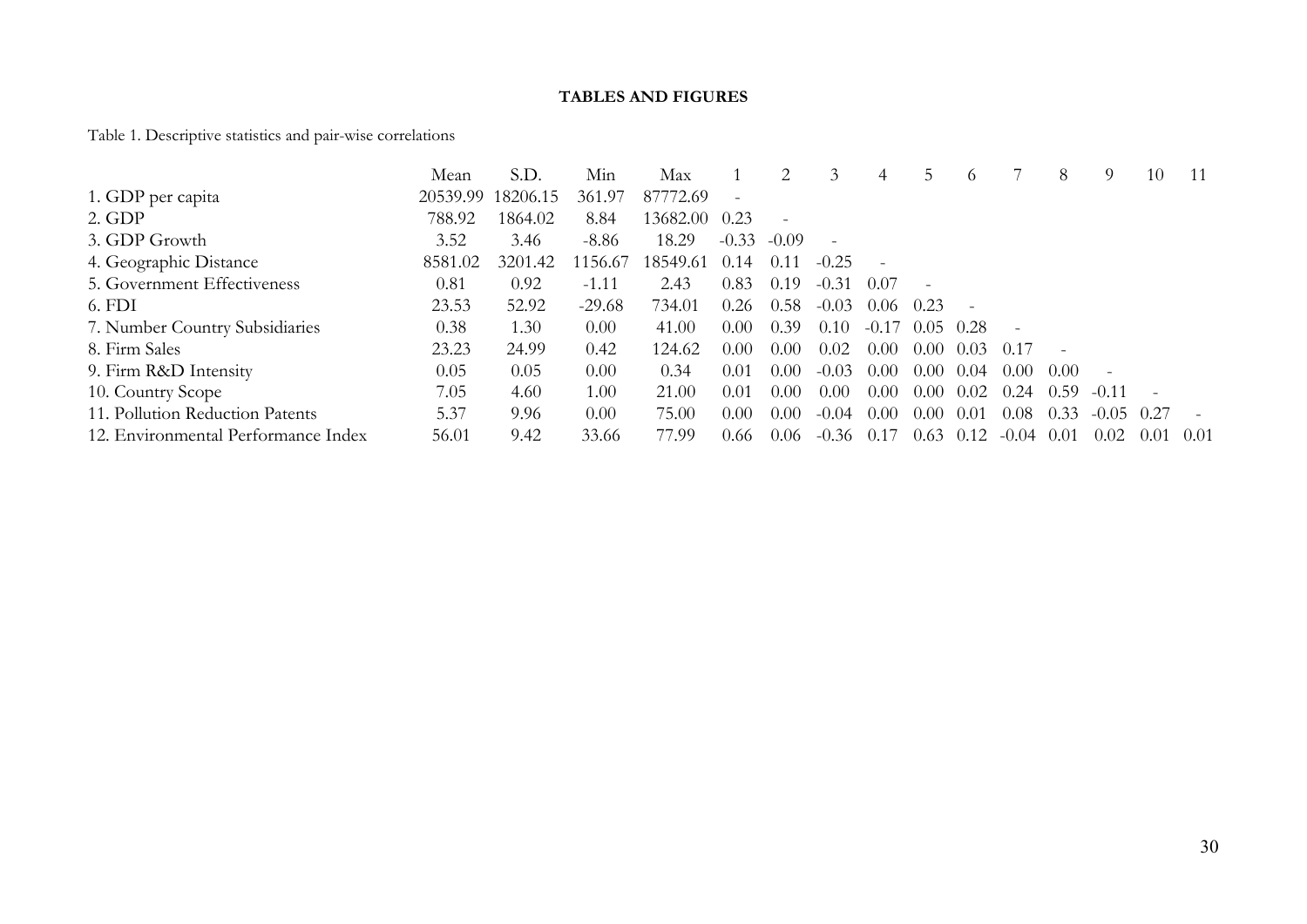|  | Table 2. Core logistic regression results |  |
|--|-------------------------------------------|--|
|  |                                           |  |

|                                          | $\mathbf{1}$ | $\overline{c}$ | 3            | 4            | 5                     | 6             | 7            |
|------------------------------------------|--------------|----------------|--------------|--------------|-----------------------|---------------|--------------|
|                                          | Controls     | Main Effects   | Interaction: | Interaction: | Interaction:          | Interaction:  | Interaction: |
|                                          |              |                | PR Pats      | Country      | PR Pats &             | PR Pats (high | PR Pats (low |
|                                          |              |                |              | Scope        | Country               | country       | country      |
|                                          |              |                |              |              | Scope                 | scope)        | scope)       |
| GDP per capita                           | $-0.000$ *** | $-0.000$ ***   | $-0.000$ *** | $-0.000$ *** | $-0.000$ ***          | $-0.000**$    | $-0.000$ *** |
|                                          | (0.000)      | (0.000)        | (0.000)      | (0.000)      | (0.000)               | (0.000)       | (0.000)      |
| <b>GDP</b>                               | $0.000***$   | $0.000***$     | $0.000***$   | $0.000***$   | $0.000***$            | $0.000***$    | $0.000$ ***  |
|                                          | (0.000)      | (0.000)        | (0.000)      | (0.000)      | (0.000)               | (0.000)       | (0.000)      |
| GDP Growth                               | $0.102***$   | $0.111***$     | $0.113***$   | $0.112***$   | $0.113***$            | $0.092**$     | $0.113**$    |
|                                          | (0.021)      | (0.024)        | (0.023)      | (0.024)      | (0.024)               | (0.029)       | (0.040)      |
| Geographic Distance                      | $-0.000$ *** | $-0.000$ ***   | $-0.000$ *** | $-0.000$ *** | $-0.000$ ***          | $-0.000$ ***  | $-0.000$ *** |
|                                          | (0.000)      | (0.000)        | (0.000)      | (0.000)      | (0.000)               | (0.000)       | (0.000)      |
| Government Effectiveness                 | $0.688***$   | $0.635***$     | $0.643***$   | $0.629***$   | $0.638***$            | $0.419*$      | $1.037***$   |
|                                          | (0.133)      | (0.161)        | (0.161)      | (0.159)      | (0.160)               | (0.195)       | (0.242)      |
| <b>FDI</b>                               | $0.004***$   | $0.004***$     | $0.004***$   | $0.004***$   | $0.004***$            | $0.004***$    | 0.003        |
|                                          | (0.001)      | (0.001)        | (0.001)      | (0.001)      | (0.001)               | (0.001)       | (0.002)      |
| Number Country Subsidiaries              | $0.132***$   | $0.132***$     | $0.135***$   | $0.141***$   | $0.140***$            | $0.174***$    | $0.215***$   |
|                                          | (0.023)      | (0.023)        | (0.024)      | (0.022)      | (0.023)               | (0.026)       | (0.053)      |
| Firm Sales                               | $0.006*$     | $0.006*$       | $0.006*$     | $0.006*$     | $0.006*$              | $0.005+$      | 0.007        |
|                                          | (0.003)      | (0.003)        | (0.003)      | (0.003)      | (0.003)               | (0.002)       | (0.007)      |
| Firm R&D Intensity                       | $-0.816$     | $-0.836$       | $-0.89$      | $-0.812$     | $-0.861$              | $-0.975$      | $-1.366$     |
|                                          | (0.797)      | (0.804)        | (0.810)      | (0.802)      | (0.810)               | (1.252)       | (1.070)      |
| Pollution Reduction Patents              |              | $-0.002$       | $-0.103***$  | $-0.002$     | $-0.085***$           | $-0.086***$   | 0.018        |
|                                          |              | (0.009)        | (0.019)      | (0.009)      | (0.020)               | (0.018)       | (0.116)      |
| Country Scope                            | $-0.005$     | $-0.004$       | $-0.005$     | $-0.223**$   | $-0.174*$             | $-0.176$      | $-0.584$     |
|                                          | (0.013)      | (0.013)        | (0.013)      | (0.069)      | (0.078)               | (0.166)       | (0.382)      |
| Environmental Performance Index          |              | 0.009          | $-0.001$     | $-0.020 +$   | $-0.022$ <sup>+</sup> | $-0.028$      | $-0.027$     |
|                                          |              | (0.010)        | (0.011)      | (0.012)      | (0.012)               | (0.036)       | (0.028)      |
| <b>EPI</b> x Pollution Reduction Patents |              |                | $0.002***$   |              | $0.002***$            | $0.001***$    | $-0.000$     |
|                                          |              |                | (0.000)      |              | (0.000)               | (0.000)       | (0.002)      |
| <b>EPI</b> x Country Scope               |              |                |              | $0.004**$    | $0.003*$              | 0.002         | $0.011\,$    |
|                                          |              |                |              | (0.001)      | (0.002)               | (0.003)       | (0.007)      |
| Constant                                 | $-2.989***$  | $-3.522***$    | $-3.013***$  | $-1.973**$   | $-1.905*$             | $-1.088$      | $-1.351$     |
|                                          | (0.300)      | (0.714)        | (0.715)      | (0.756)      | (0.760)               | (2.010)       | (1.522)      |
| Year Dummies                             | Yes          | Yes            | Yes          | Yes          | Yes                   | Yes           | Yes          |
| Firm Expansion Years                     | 357          | 357            | 357          | 357          | 357                   | 174           | 183          |
| Observations                             | 17,283       | 17,283         | 17,283       | 17,283       | 17,283                | 8,433         | 8850         |
| Robust standard errors in parentheses    |              |                |              |              |                       |               |              |

\*\*\* p<0.001, \*\* p<0.01, \* p<0.05,  $\dagger$  p<0.1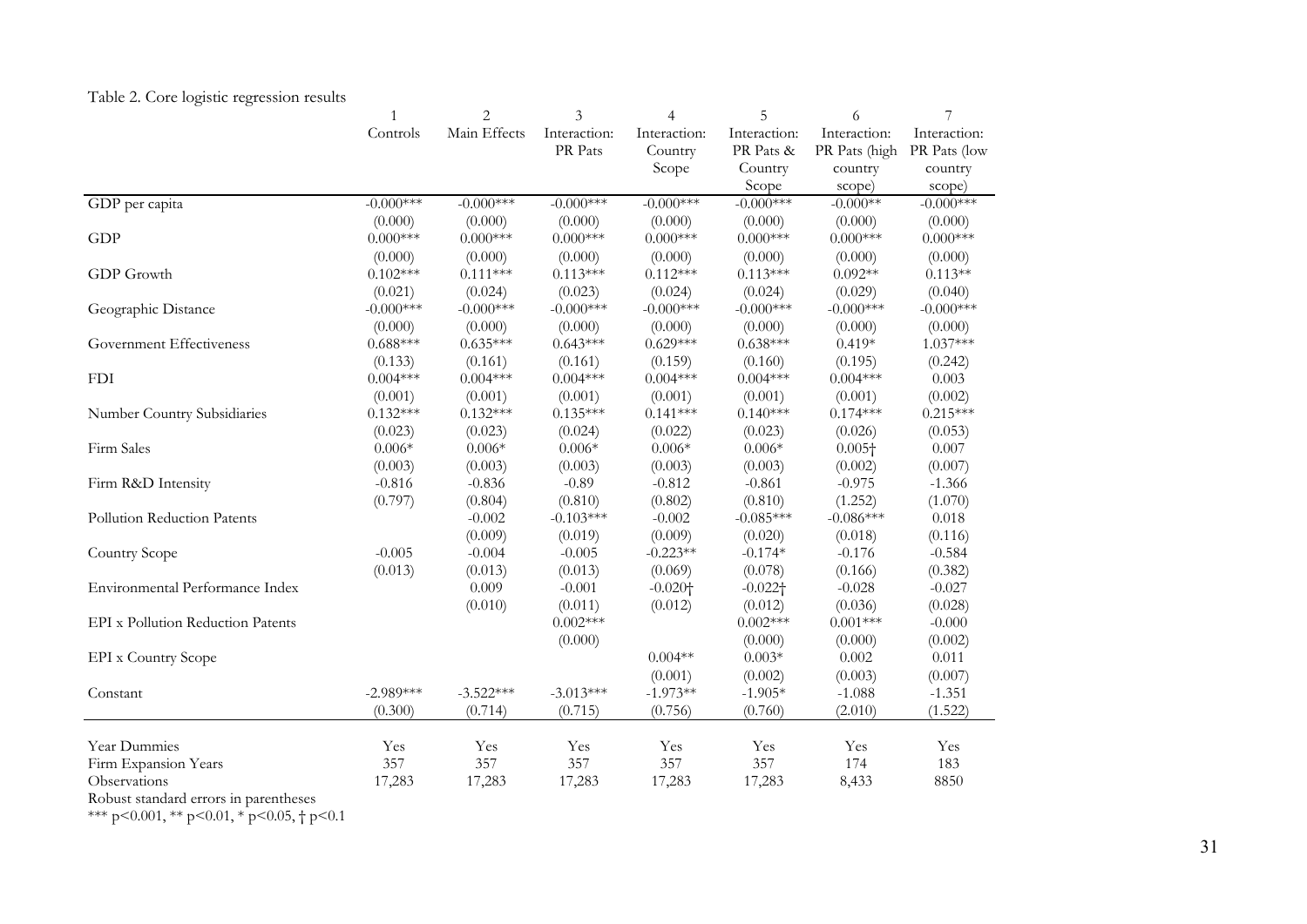|                                                                                              |                     | 2            | 3              | $\overline{4}$ | 5              | 6                     |                       | 8               |
|----------------------------------------------------------------------------------------------|---------------------|--------------|----------------|----------------|----------------|-----------------------|-----------------------|-----------------|
|                                                                                              | <b>High Patents</b> | Low Patents  | High MN        | ${\rm Low}$ MN | High Patents / | High Patents /        | Low Patents /         | Low Patents /   |
|                                                                                              |                     |              |                |                | High MN        | Low MN                | High MN               | Low MN          |
| GDP per capita                                                                               | $-0.000**$          | $-0.000$ *** | $-0.000**$     | $-0.000$ ***   | $-0.000*$      | $-0.000$ <sup>+</sup> | $-0.000$ <sup>+</sup> | $-0.000$ ***    |
|                                                                                              | (0.000)             | (0.000)      | (0.000)        | (0.000)        | (0.000)        | (0.000)               | (0.000)               | (0.000)         |
| GDP                                                                                          | $0.000***$          | $0.000***$   | $0.000***$     | $0.000***$     | $0.000***$     | $0.000**$             | $0.000$ ***           | $0.000$ ***     |
|                                                                                              | (0.000)             | (0.000)      | (0.000)        | (0.000)        | (0.000)        | (0.000)               | (0.000)               | (0.000)         |
| GDP Growth                                                                                   | $0.105*$            | $0.115***$   | $0.090**$      | $0.109**$      | $0.134**$      | 0.051                 | $0.069\dagger$        | $0.122**$       |
|                                                                                              | (0.042)             | (0.028)      | (0.029)        | (0.040)        | (0.051)        | (0.088)               | (0.036)               | (0.044)         |
| Geographic Distance                                                                          | $-0.000$ ***        | $-0.000$ *** | $-0.000$ ***   | $-0.000***$    | $-0.000**$     | $-0.000$ ***          | $-0.000$ ***          | $-0.000***$     |
|                                                                                              | (0.000)             | (0.000)      | (0.000)        | (0.000)        | (0.000)        | (0.000)               | (0.000)               | (0.000)         |
| Government Effectiveness                                                                     | $0.381*$            | $0.739***$   | $0.414*$       | $1.046***$     | $0.388\dagger$ | 0.608                 | 0.41                  | $1.088***$      |
|                                                                                              | (0.160)             | (0.215)      | (0.194)        | (0.244)        | (0.215)        | (0.428)               | (0.298)               | (0.253)         |
| <b>FDI</b>                                                                                   | $0.005***$          | $0.004***$   | $0.004***$     | 0.003          | $0.005***$     | 0.002                 | $0.002***$            | $0.004\dagger$  |
|                                                                                              | (0.001)             | (0.001)      | (0.001)        | (0.002)        | (0.001)        | (0.003)               | (0.001)               | (0.002)         |
| Number Country Subsidiaries                                                                  | $0.120***$          | $0.146***$   | $0.170***$     | $0.215***$     | $0.118***$     | $0.263**$             | $0.211***$            | $0.216***$      |
|                                                                                              | (0.023)             | (0.041)      | (0.026)        | (0.053)        | (0.021)        | (0.093)               | (0.057)               | (0.064)         |
| Firm Sales                                                                                   | 0.007               | $0.006*$     | $0.005\dagger$ | 0.007          | 0.001          | $0.041***$            | 0.004                 | 0.004           |
|                                                                                              | (0.008)             | (0.003)      | (0.002)        | (0.008)        | (0.010)        | (0.010)               | (0.003)               | (0.006)         |
| Firm R&D Intensity                                                                           | 13.299***           | $-1.670*$    | $-0.875$       | $-1.392$       | 18.831***      | 4.839                 | $-1.966$ <sup>+</sup> | $-1.323$        |
|                                                                                              | (3.984)             | (0.784)      | (1.231)        | (1.061)        | (3.601)        | (5.866)               | (1.179)               | (1.087)         |
| Country Scope                                                                                | $-0.011$            | $-0.001$     | $-0.045*$      | $-0.023$       | $-0.044$       | 0.042                 | $-0.053**$            | $-0.041\dagger$ |
|                                                                                              | (0.033)             | (0.012)      | (0.020)        | (0.029)        | (0.038)        | (0.081)               | (0.018)               | (0.023)         |
| Pollution Reduction Patents                                                                  | $-0.013$            | 0.002        | $-0.004$       | 0.001          | $-0.013$       | $-0.048**$            | $-0.041$              | $0.055*$        |
|                                                                                              | (0.010)             | (0.025)      | (0.008)        | (0.011)        | (0.011)        | (0.016)               | (0.044)               | (0.025)         |
| Environmental Performance Index                                                              | $0.033**$           | 0.001        | 0.008          | 0.009          | $0.040**$      | 0.017                 | $-0.01$               | 0.013           |
|                                                                                              | (0.011)             | (0.013)      | (0.014)        | (0.016)        | (0.014)        | (0.026)               | (0.019)               | (0.016)         |
| Constant                                                                                     | $-5.199***$         | $-3.090***$  | $-3.046**$     | $-3.135**$     | $-5.541***$    | $-4.146*$             | $-1.626$              | $-3.717***$     |
|                                                                                              | (0.807)             | (0.843)      | (0.951)        | (1.002)        | (0.907)        | (2.036)               | (1.377)               | (1.050)         |
|                                                                                              |                     |              |                |                |                |                       |                       |                 |
| EPI AME                                                                                      | 0.09%               | $0.00\%$     | $0.02\%$       | 0.02%          | 0.11%          | $0.04\%$              | $-0.03%$              | 0.02%           |
| EPI AME/Mean Entry                                                                           | 2.79%               | 0.10%        | $0.77\%$       | $0.57\%$       | 3.58%          | 1.25%                 | $-0.98%$              | 0.79%           |
| Year Dummies                                                                                 | Yes                 | Yes          | Yes            | Yes            | Yes            | Yes                   | Yes                   | Yes             |
| Firm Expansion Years                                                                         | 88                  | 269          | 174            | 183            | 55             | 33                    | 98                    | 171             |
| Observations                                                                                 | 4,267               | 13,016       | 8,433          | 8,850          | 2,671          | 1,596                 | 4,751                 | 8,265           |
| Robust standard errors in perentheses *** $n < 0.001$ ** $n < 0.01$ * $n < 0.05$ + $n < 0.1$ |                     |              |                |                |                |                       |                       |                 |

Table 3. Alternative estimation of core logistic regression results employing sub-samples created by splitting at meaningful levels of independent variables

Robust standard errors in parentheses. \*\*\*  $p<0.001$ , \*\*  $p<0.01$ , \*  $p<0.05$ ,  $\uparrow p<0.1$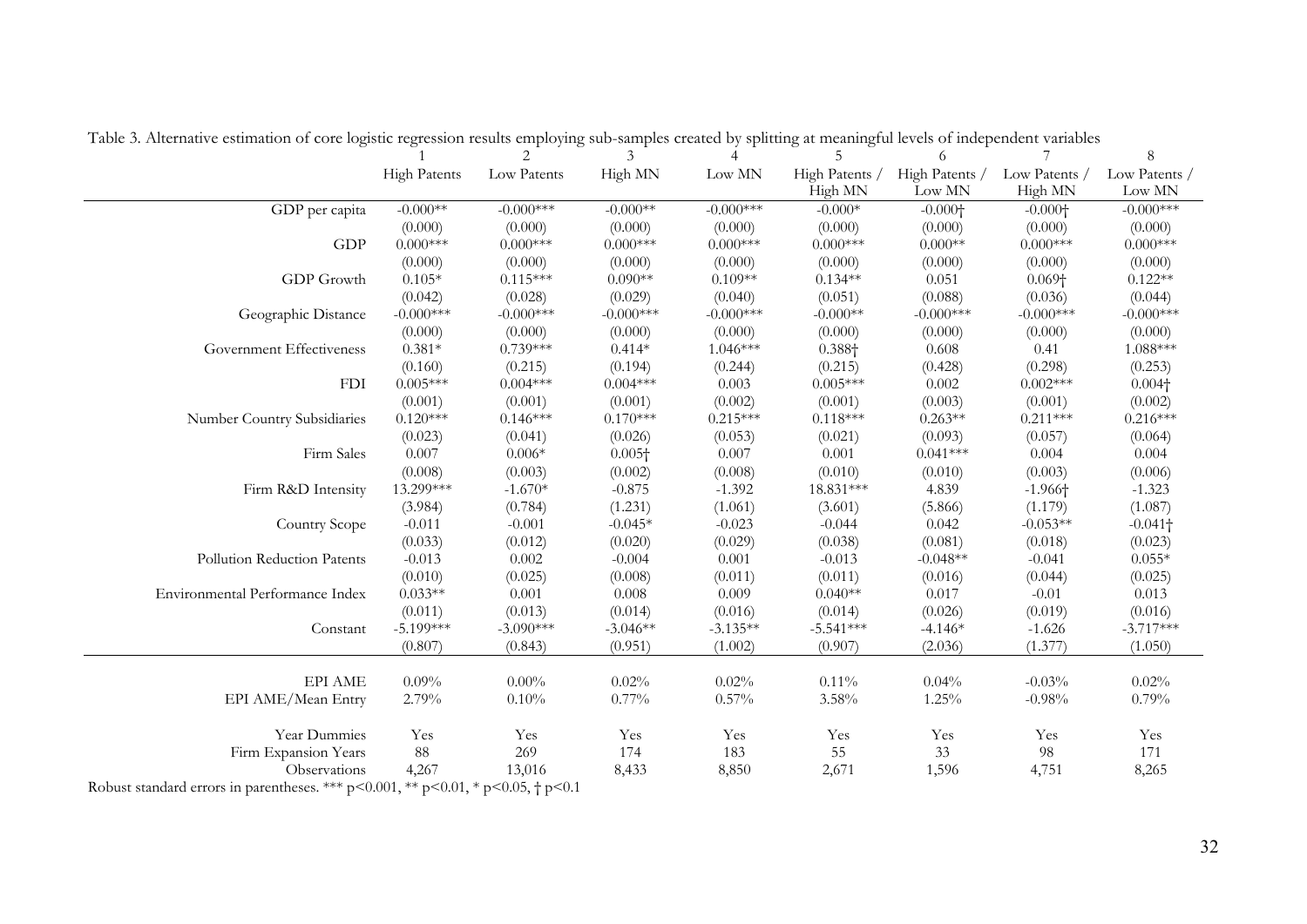# Table 4. Robustness Analyses

|                                   | $\overline{1}$         | 2                    | 3                     | $\overline{4}$        | 5                    | 6                    |
|-----------------------------------|------------------------|----------------------|-----------------------|-----------------------|----------------------|----------------------|
|                                   | Penalized MLE          | Penalized MLE        | Penalized MLE         | Sample Selection ML   | Sample Selection ML  | Sample Selection ML  |
|                                   |                        |                      |                       | Probit                | Probit               | Probit               |
|                                   | Interaction: PR Pats & | Interaction: PR Pats | Interaction: PR Pats  | Interaction: Country  | Interaction: PR Pats | Interaction: PR Pats |
|                                   | Country Scope          | (high country scope) | (low country scope)   | Scope                 | (high country scope) | (low country scope)  |
| GDP per capita                    | $-0.000$ ***           | $-0.000**$           | $-0.000***$           | $-0.000$ ***          | $-0.000**$           | $-0.000$ ***         |
|                                   | (0.000)                | (0.000)              | (0.000)               | (0.000)               | (0.000)              | (0.000)              |
| GDP                               | $0.000***$             | $0.000***$           | $0.000***$            | $0.000$ ***           | $0.000$ ***          | $0.000$ ***          |
|                                   | (0.000)                | (0.000)              | (0.000)               | (0.000)               | (0.000)              | (0.000)              |
| GDP Growth                        | $0.112***$             | $0.091**$            | $0.110**$             | $0.054***$            | $0.045***$           | $0.055**$            |
|                                   | (0.023)                | (0.029)              | (0.041)               | (0.010)               | (0.012)              | (0.018)              |
| Geographic Distance               | $-0.000$ ***           | $-0.000$ ***         | $-0.000$ ***          | $-0.000$ ***          | $-0.000$ ***         | $-0.000$ ***         |
|                                   | (0.000)                | (0.000)              | (0.000)               | (0.000)               | (0.000)              | (0.000)              |
| Government Effectiveness          | $0.633***$             | $0.412*$             | $1.027***$            | $0.255***$            | $0.164*$             | $0.408***$           |
|                                   | (0.141)                | (0.172)              | (0.251)               | (0.065)               | (0.080)              | (0.097)              |
| <b>FDI</b>                        | $0.004***$             | $0.004***$           | $0.003\dagger$        | $0.002***$            | $0.002***$           | $0.002***$           |
|                                   | (0.001)                | (0.001)              | (0.002)               | (0.000)               | (0.000)              | (0.001)              |
| Number Country Subsidiaries       | $0.138***$             | $0.171***$           | $0.208***$            | $0.089***$            | $0.104***$           | $0.146***$           |
|                                   | (0.024)                | (0.029)              | (0.061)               | (0.014)               | (0.015)              | (0.029)              |
| Firm Sales                        | $0.006**$              | $0.005*$             | 0.008                 | 0.001                 | 0.001                | 0.003                |
|                                   | (0.002)                | (0.002)              | (0.010)               | (0.001)               | (0.001)              | (0.003)              |
| Firm R&D Intensity                | $-0.808$               | $-0.863$             | $-1.283$              | $-0.053$              | $-0.110$             | $-0.822$             |
|                                   | (1.100)                | (1.338)              | (1.984)               | (0.425)               | (0.616)              | (0.523)              |
| Country Scope                     | $-0.174*$              | $-0.177$             | $-0.578$ <sup>+</sup> | $-0.076*$             | $-0.086$             | $-0.207$             |
|                                   | (0.069)                | (0.129)              | (0.321)               | (0.031)               | (0.071)              | (0.163)              |
| Pollution Reduction Patents       | $-0.085**$             | $-0.086**$           | 0.016                 | $-0.038***$           | $-0.039***$          | 0.001                |
|                                   | (0.030)                | (0.031)              | (0.117)               | (0.009)               | (0.009)              | (0.049)              |
| Environmental Performance         | $-0.022$ <sup>+</sup>  | $-0.029$             | $-0.027$              | $-0.009$ <sup>+</sup> | $-0.014$             | $-0.008$             |
| Index                             |                        |                      |                       |                       |                      |                      |
|                                   | (0.013)                | (0.028)              | (0.024)               | (0.005)               | (0.016)              | (0.012)              |
| EPI x Pollution Reduction Patents | $0.002**$              | $0.001**$            | $0.000\,$             | $0.001***$            | $0.001***$           | $0.000\,$            |
|                                   | (0.001)                | (0.001)              | (0.002)               | (0.000)               | (0.000)              | (0.001)              |
| <b>EPI</b> x Country Scope        | $0.003*$               | 0.002                | $0.011\dagger$        | $0.001*$              | 0.001                | 0.004                |
|                                   | (0.001)                | (0.002)              | (0.006)               | (0.001)               | (0.001)              | (0.003)              |
| Constant                          | $-1.879*$              | $-1.044$             | $-1.288$              | $-0.862*$             | $-0.577$             | $-0.734$             |
|                                   | (0.779)                | (1.561)              | (1.427)               | (0.354)               | (0.920)              | (0.694)              |
| Year Dummies                      | Yes                    | Yes                  | Yes                   | Yes                   | Yes                  | Yes                  |
| Firm Expansion Years              | 357                    | 174                  | 183                   | 357                   | 174                  | 183                  |
| Observations                      | 17283                  | 8433                 | 8850                  | 17283                 | 8433                 | 8850                 |

Robust standard errors in parentheses \*\*\* p<0.001, \*\* p<0.01, \* p<0.05,  $\dagger$  p<0.1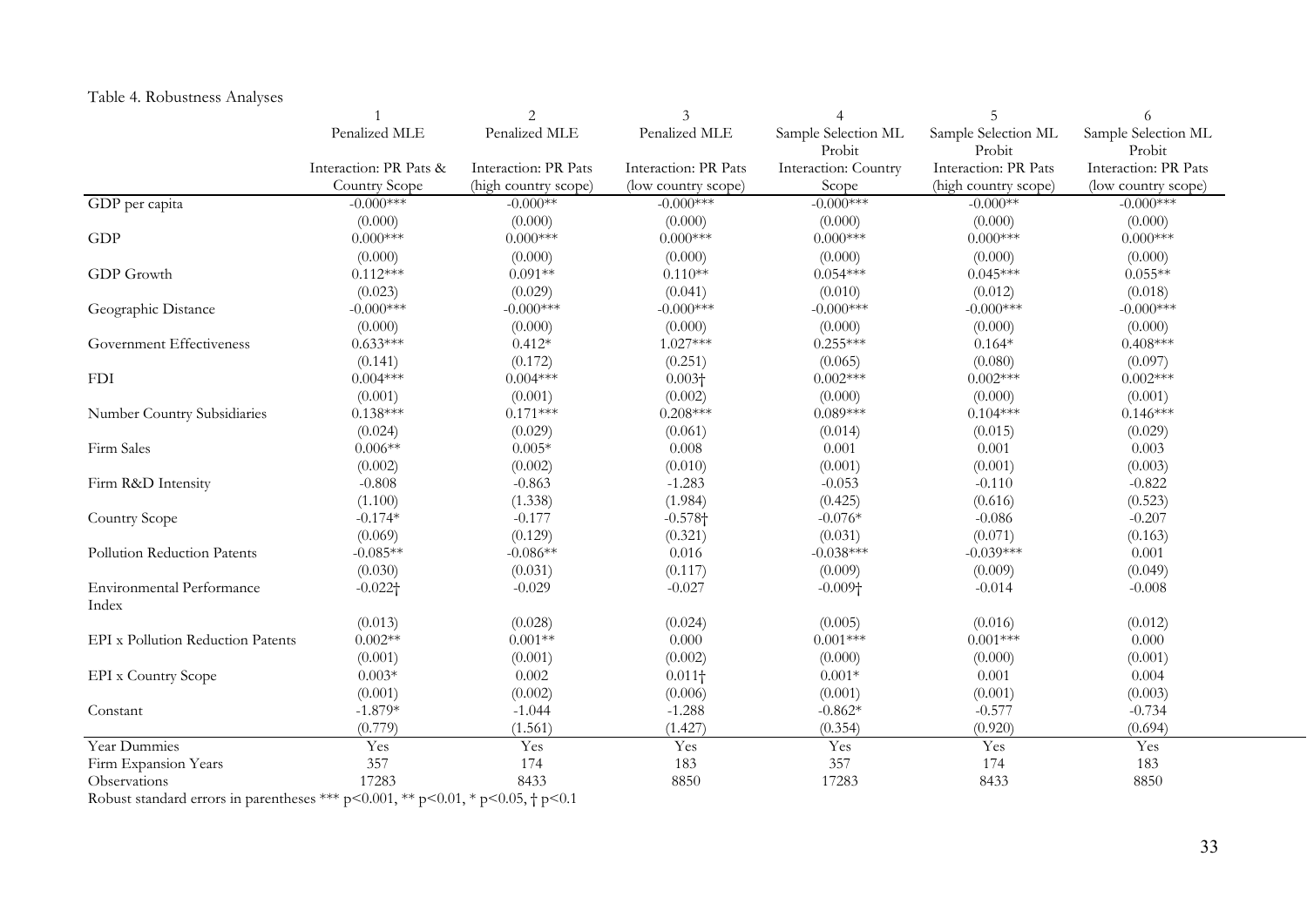

Figure 1. Effect of stronger environmental regulation on likelihood of country entry for firms with high and low levels of pollution reduction capabilities

Figure 2. Effect of stronger environmental regulation on likelihood of country entry for firms with high and low levels of multinationality